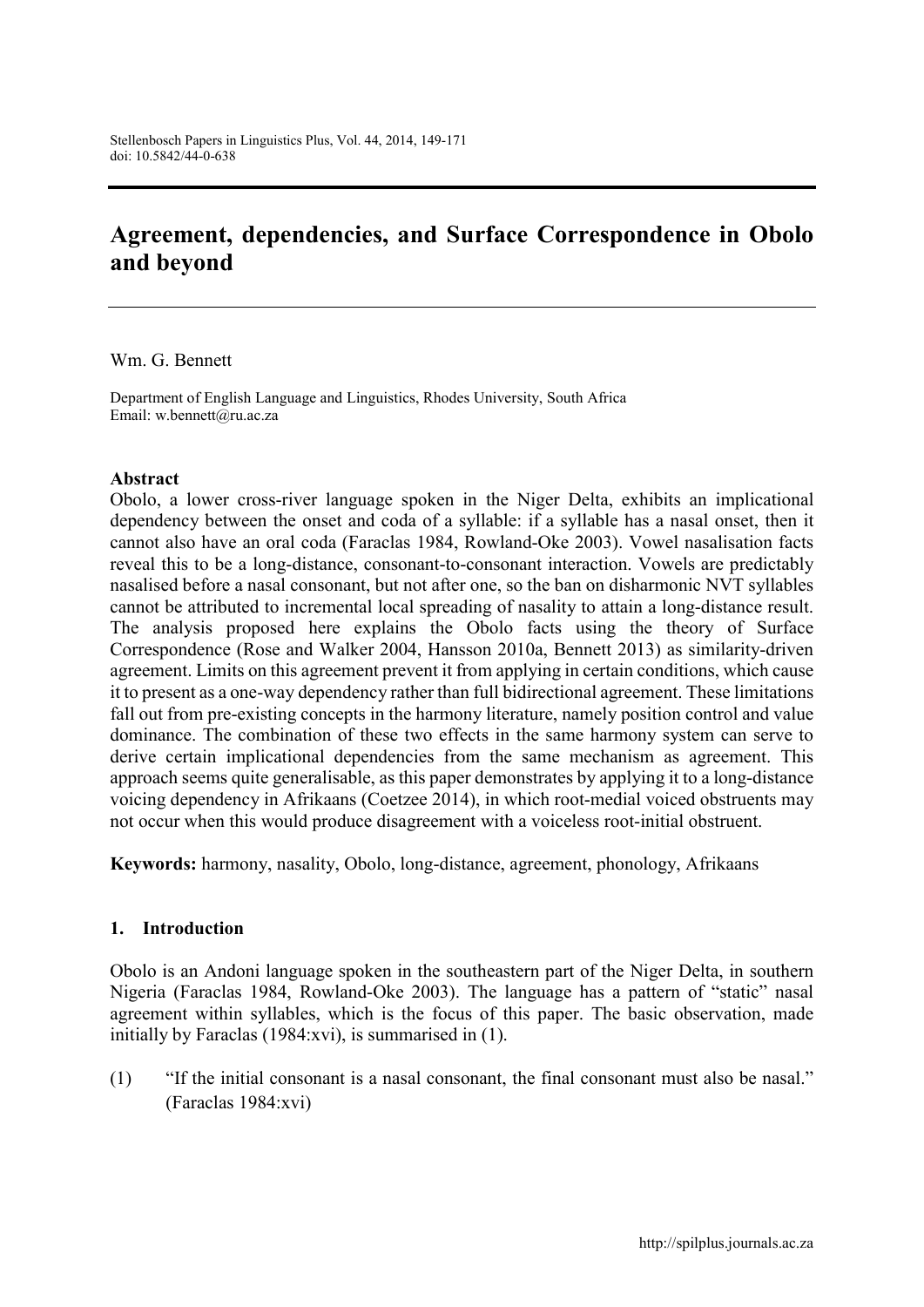Obolo doesn't have productive morphemes of the right shapes to exhibit systematic alternations based on this pattern, but it's observed robustly as a gap in the syllable inventory of the language, schematised in (2) and exemplified in (3). Obolo has syllables that start with nasal onsets, as in (3a). It also has syllables that end in oral codas (3b). However, syllables that have both a nasal onset and an oral coda (3c) are not found in the language.

(2) Obolo CVC syllable inventory ( $T = \text{oral consonant}$ ,  $N = \text{nasal consonant}$ ,  $V = \text{vowel}$ )

|             |                                          | Oral coda   Nasal coda             |
|-------------|------------------------------------------|------------------------------------|
| Oral onset  | $TVT]_{\sigma}$                          | $\mathcal{F}[\text{TVN}]_{\sigma}$ |
| Nasal onset | $*$ [NVT] <sub><math>\sigma</math></sub> | $\sqrt{\text{NVN}}_{\sigma}$       |

(3) Examples (from Faraclas 1984):

| a.            | má                                      | 'like'                                | $\sqrt{\text{N}V}$ ] <sub><math>\sigma</math></sub> : syllables can have nasal onsets |
|---------------|-----------------------------------------|---------------------------------------|---------------------------------------------------------------------------------------|
|               | nó<br>$m\delta.n\delta$                 | 'hear'<br>'take'                      |                                                                                       |
| $\mathbf b$ . | lép<br>tſít<br>bó:k                     | $'$ buy'<br>'close'<br>'be wide open' | $\Gamma$ [VT] <sub><math>\sigma</math></sub> : syllables can have oral codas          |
| c.            | *náp<br>*mat<br>*nak<br>$(\text{etc.})$ | (unattested)                          | *[NVT] $\sigma$ : no syllable has a nasal onset & an oral coda                        |

## **1.1 A long-distance interaction**

Obolo's nasal agreement is a direct consonant-to-consonant interaction, and therefore a longdistance interaction; this is evident from the behaviour of nasality in vowels. Vowels in Obolo are predictably nasalised when they come before a nasal consonant, as in (4) (examples from Faraclas 1982).

(4) Obolo vowel nasalisation: Nasality spreads before nasals, but not after them

| a. | $\gamma$ ama + i-wa $\gamma \rightarrow$ [ãmewa] * ãmẽwa | 'many towns'     |
|----|----------------------------------------------------------|------------------|
| b. | /idzənə + ere/ $\rightarrow$ [idzə̃nəre] *idzə̃nə̃re     | 'it is far away' |

One possible interpretation for the nasal agreement generalisations in (2) and (3) is **local spreading** (see Walker 1998, Gafos 1999, Baković 2000, Ní Chiosáin and Padgett 2001, among others who discuss this general approach). Under this interpretation, the lack of disharmonic NVT syllables is the result of nasality spreading rightward from nasal onsets, up to the right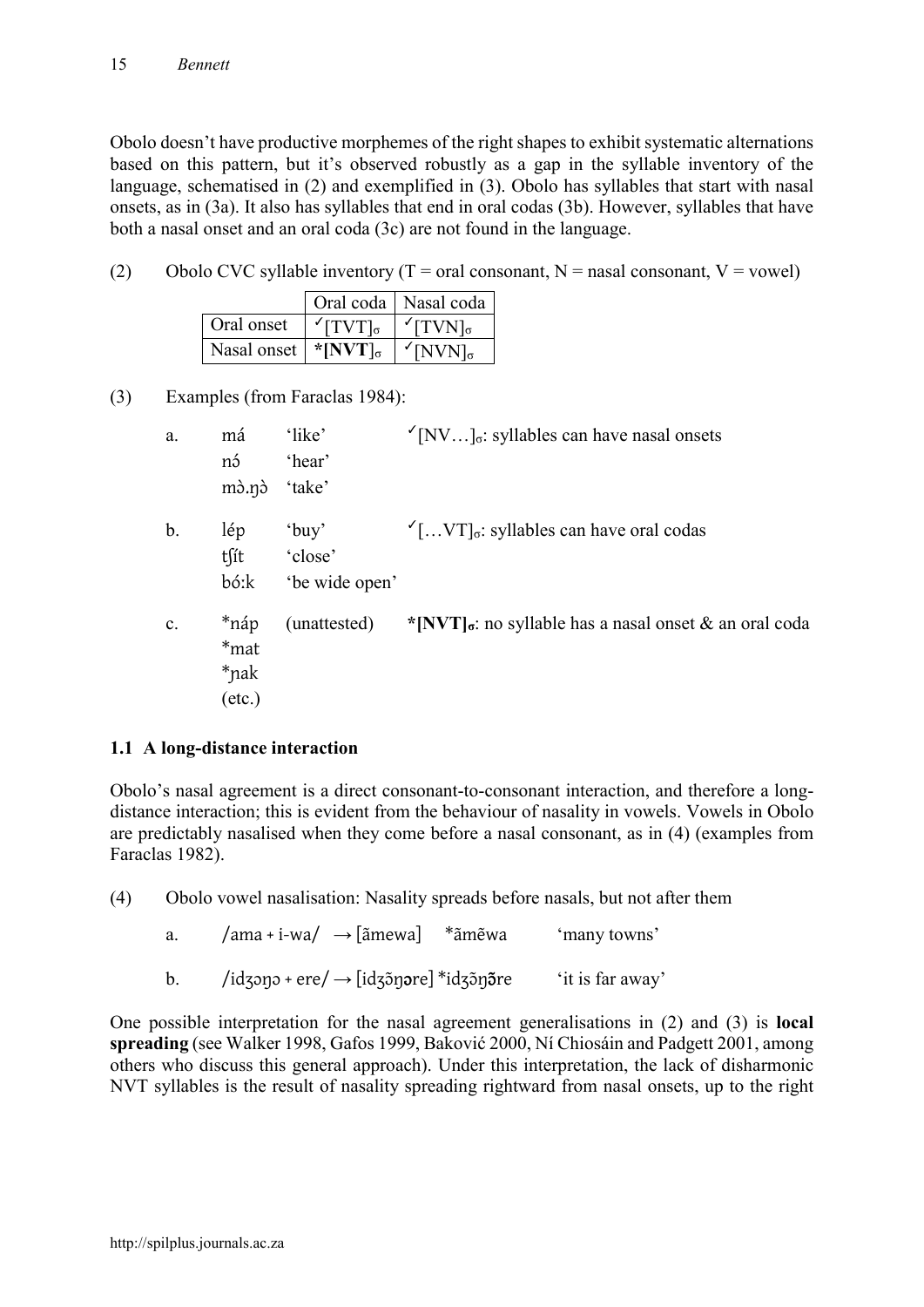edge of the syllable. So, [NVT] syllables are not found on the surface, because spreading turns underlying /NVT/ syllables into [N $\tilde{V}N$ ] sequences, with nasality applied throughout<sup>1</sup>.

Interpreting this agreement as spreading allows it to be treated as a strictly local interaction: nasality spreads from the onset to the following vowel, and then from the vowel to the coda. This kind of analysis is appealing in that it requires no special theoretical machinery beyond simple local spreading of features. But, it gives the wrong result for examples like those in (4). If nasality spreads to the right edge of the syllable, then the post-nasal vowel in [ã.me.wa] should be nasal – but it isn't. The pattern we observe is a dependency between the onset and the coda ('if the onset is nasal, then the coda is nasal'), and a dependency between the coda and the nucleus ('if there is a syllable-final nasal, then the vowel before is nasalised'), but there is no dependency between the onset of a syllable and the following vowel – if the onset of a syllable is nasal, it is not necessarily the case that the vowel is nasal as well.

Because the nasal consonant agreement in Obolo is an interaction between the consonants directly, and is not mediated by the intervening vowel, it follows that it is an interaction between non-adjacent segments. Long-distance interactions of this sort require a departure from the strict locality hypothesis advocated by Ní Chiosáin and Padgett (2001) and others.

## **1.2. Proposal**

 $\overline{a}$ 

The central proposal in this paper is that the Obolo nasal agreement pattern is explained by the theory of Surface Correspondence (SCorr; see Rose and Walker 2004, Hansson 2010a, Bennett 2013), previously applied to many other cases of long-distance consonant-to-consonant harmony.

The core intuitions behind the proposed analysis work as follows. Obolo requires consonants in the same syllable to agree in nasality. This agreement works through correspondence motivated by similarity, in the form of a shared feature: the consonants that crucially engage in this agreement share the feature [–continuant]. The absence of disagreeing syllables on the surface is explained in the same general way as in the spreading approach laid out above: NVT syllables are banned because they are forced to assimilate to NVN ones. Where this approach departs from the spreading analysis is the use of correspondence and similarity – rather than simple segmental adjacency – as the driving factor behind the assimilation.

The proposed analysis of Obolo has intriguing ramifications for the theory of consonant harmony more generally. The agreeing consonants in Obolo are very close together, and agreement between them can have an observable effect on the intervening vowel. In short, then, it doesn't *look* like typical cases of long-distance consonant harmony. But, crucially, it *is*readily explained by the same theory, without added stipulation. This shows that the theory of Surface Correspondence has broader applications than the early literature took to be so. Moreover, the

<sup>&</sup>lt;sup>1</sup> The data gives no intrinsic reason why it needs to be spreading of nasality rather than retraction or loss of nasality; [TVT] and [N $\tilde{V}$ N] syllables are both found in Obolo, and without visible alternations, there is no way to know which of these the illicit /NVT/ syllables get repaired to. There are reasons to think spreading of nasality is more plausible in this case, though: spreading of nasality appears to be an areal feature commonly found in other languages of the Niger Delta (e.g. Ijo and Gokana – see Walker 1998); it is also far more common crosslinguistically than spreading of orality. The proposed analysis happens to derive this outcome, as we shall see later on.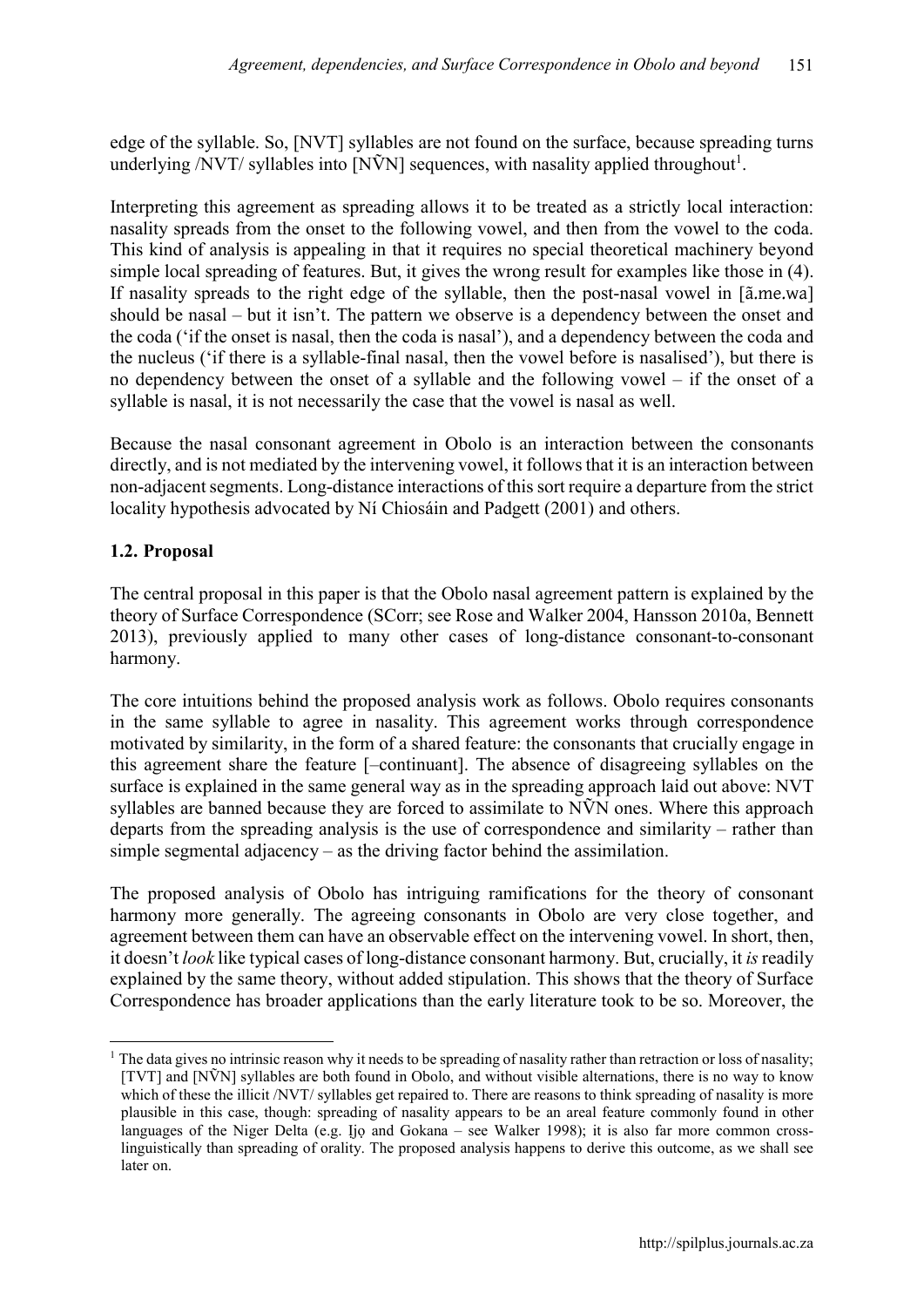pattern we find in Obolo is a dependency: disagreeing TVN syllables *are* permitted, even while the reverse order \*NVT is not. This dependency situation emerges naturally from the theory, simply from the coming together of several different restrictions on assimilation.

# **1.3 Structure of this paper**

The paper is organised in the following way: in §2, I present empirical and theoretical background on consonant harmony and the theory of Surface Correspondence. §3 explores the Obolo facts in more detail, and shows how they support the generalisations presented above, and how they permit a correspondence-driven analysis. §4 presents the Surface Correspondence analysis, and shows how it derives the correct pattern for Obolo. §5 compares this analysis to a more detailed spreading account, and §6 provides a concluding discussion and connects the proposal for Obolo to the broader picture of deriving agreement-related dependencies generally.

## **2. Background**

## **2.1 Empirical side: long-distance consonant harmony**

Long-distance consonant assimilation is not very common cross-linguistically, but numerous cases have been identified by recent work on the typology of the phenomenon (Rose and Walker 2004, Hansson 2010a). Some examples are given below for illustration.

The most common kind of consonant harmony is sibilant harmony. In some languages, sibilant harmony propagates features only represented in sibilants. For instance, in Kinyarwanda, only sibilants robustly contrast for retroflexion, and sibilants in the same stem must agree for this property (5). But it's also possible for harmony among a class of segments to propagate a feature that isn't dependent on that class. Sibilant harmony in Tamajaq Tuareg (6) is an example: sibilants in the same stem agree not just for anteriority, but also for voicing – a feature which is also contrastive for other non-sibilant obstruents. In canonical examples of consonant harmony like these, we find agreement between non-adjacent segments that isn't mediated by the consonants that stand between them – unlike in spreading-based models.

- (5) Kinyarwanda**:** Retroflexion harmony (Kimenyi 1979, Walker et al. 2008) non-retroflex sibilants /s  $z/$  become retroflex [s z] before another /s  $z/$  in the stem
	- a. /ku-sas-a/  $\rightarrow$  gu $\langle$ sasa $\rangle$  'to make the bed' (root /-sas-/ 'make the bed'; has underlying /s/, not /ʂ/)
	- b. /ku-sas-iis-a/  $\rightarrow$  gu $\langle$ sasiisa) 'to cause to make the bed'  $(|s| \rightarrow |s|)$  assimilation with  $|s|$  in suffix  $\frac{1}{|s|}$ ; \*[gu $\langle$ sasiisa)]
- (6) Tamajaq Tuareg: Voicing and Anteriority harmony (Hansson 2010b) /s/ becomes  $\{z \}$  to match another  $\{z \}$  ater in the stem
	- a.  $/s$ -əlməd $/ \rightarrow$ səlməd 'teach' (causative prefix is /s-/, normally comes out as [s])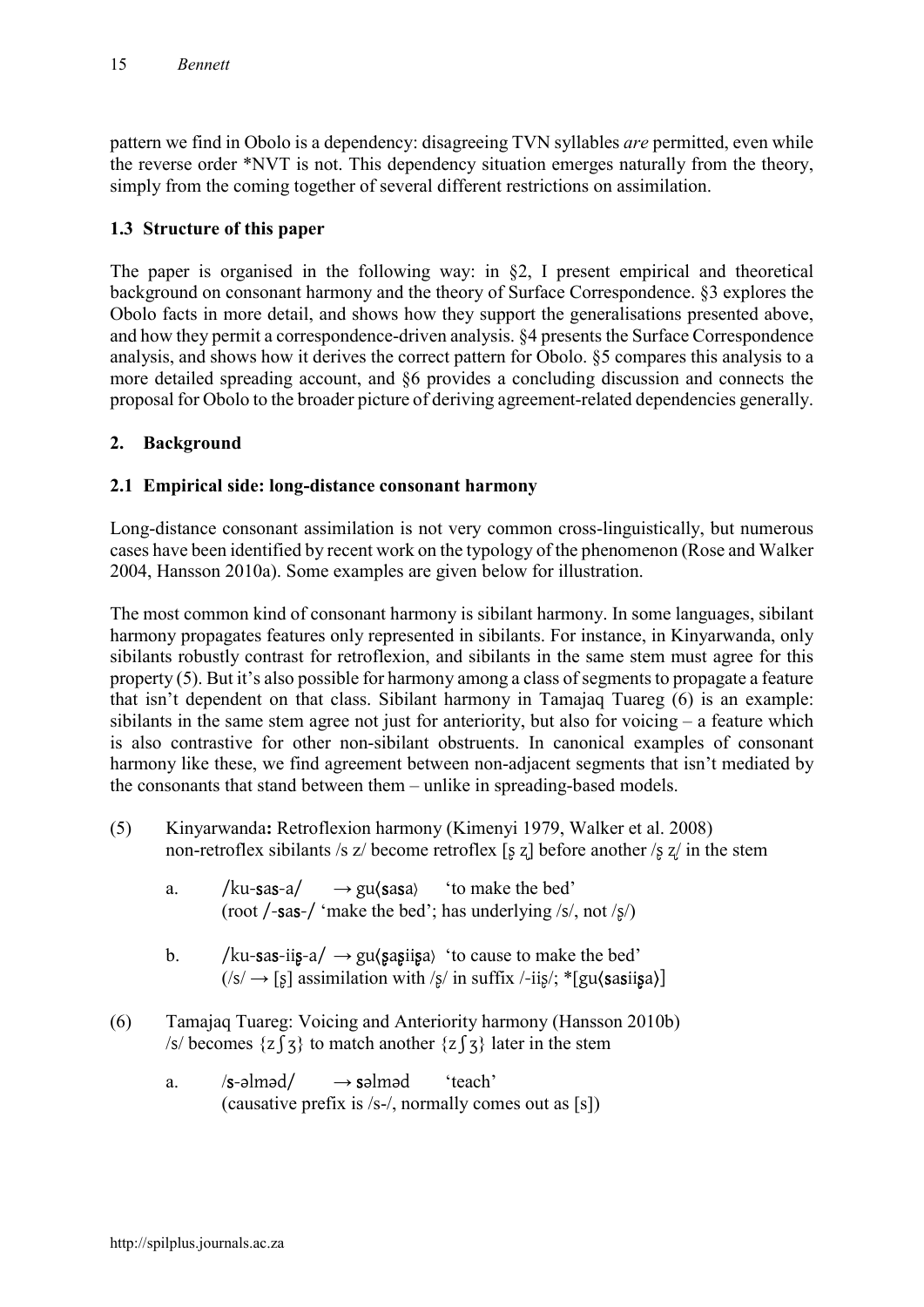- b.  $/s$ -əklə $z^{s}/$  $\rightarrow$  zəkləz<sup> $\hat{c}$ </sup> cause to invent'  $(|s| \rightarrow [z]$  voicing assimilation before  $|z|$ <sup>f</sup>; \*[səkləz<sup>s</sup>])
- c.  $\angle$  /s- $\frac{1}{3}$  /s- $\frac{1}{3}$  /s- $\frac{1}{3}$  /s- $\frac{1}{3}$  /s- $\frac{1}{3}$  /s- $\frac{1}{3}$  /s- $\frac{1}{3}$  $(|s| \rightarrow |f|)$  anterior assimilation before  $|f|$ ; \*[səʁʃəd])
- d.  $/s$ -kuzət/  $\rightarrow$  zəkuzət 'cause to saw'  $(|s| \rightarrow |s|)$  voicing and anterior assimilation before  $|s|$ ; \*[səku $\alpha$ ət])

Long-distance consonant harmony is not unique to sibilants, though. In Lubukusu, for example, liquid consonants in the stem agree for the rhotic/lateral contrast, with according  $[r]~[1]$ alternations (7). And in Kikongo (8), we find sonorants (liquids and nasals) in the same stem agreeing in nasality, with  $[1]~[n]$  alternations in suffixes.

- (7) Lubukusu: Rhotic harmony (Hansson 2010a, Rose and Walker 2004) lateral  $/l \rightarrow$  rhotic [r] after another rhotic in the stem
	- a. /teex-il-a/  $\rightarrow$  teexela 'cultivate for' (applicative suffix  $\ell$ -il/ has  $\ell$ ); \*[teexera])
	- b. /resi-il-a/  $\rightarrow$  resiera 'retrieve for'  $(|/\rightarrow|r|)$  assimilation after rhotic /r/; \*[resjela])
- (8) Kikongo: Nasal harmony (Ao 1991; see also Walker 2000, Rose and Walker 2004) non-nasal sonorant  $\Lambda$   $\rightarrow$  nasal [n] after another nasal in the stem
	- a.  $/sakidi-a/\rightarrow sakidila$  'congratulate for' (applicative suffix  $\frac{1}{1}$  has  $\frac{1}{3}$  \* [sakidina])
	- b. /dumuk-il-a/  $\rightarrow$  dumukina 'jump for'  $(|/\rightarrow \text{[n]}$  assimilation after nasal /m/; \*[dumukila])

These examples all involve agreement throughout the morphological stem, but other consonant harmony systems are more limited. In Ndonga, for instance, we find nasal consonant harmony very much like that seen in Kikongo, but with one further condition: agreement is only enforced between consonants in adjacent syllables (9). Koyra (10) illustrates a comparable effect in sibilant harmony: it has anteriority harmony like we find in Tamajaq Tuareg, but with the added limit that sibilants only agree when they are 'transvocalic' (in the sense of Hansson 2010a) – i.e. only when they are in the same CVC sequence.

- (9) Ndonga: Nasal harmony like Kikongo, with a one-syllable distance limit (Fivaz and Shikomba 1986)
	- a. /kun-il-a/  $\rightarrow$ ku.ni.na 'sow for'  $(1/\rightarrow[n]$  nasal assimilation in adjacent syllables; \*[ku.ni.na])
	- b.  $/nik-i1-a$   $\rightarrow$  ni.ki.la 'season for' (*No* nasal assimilation between non-adjacent syllables; \*[ni.ki.na])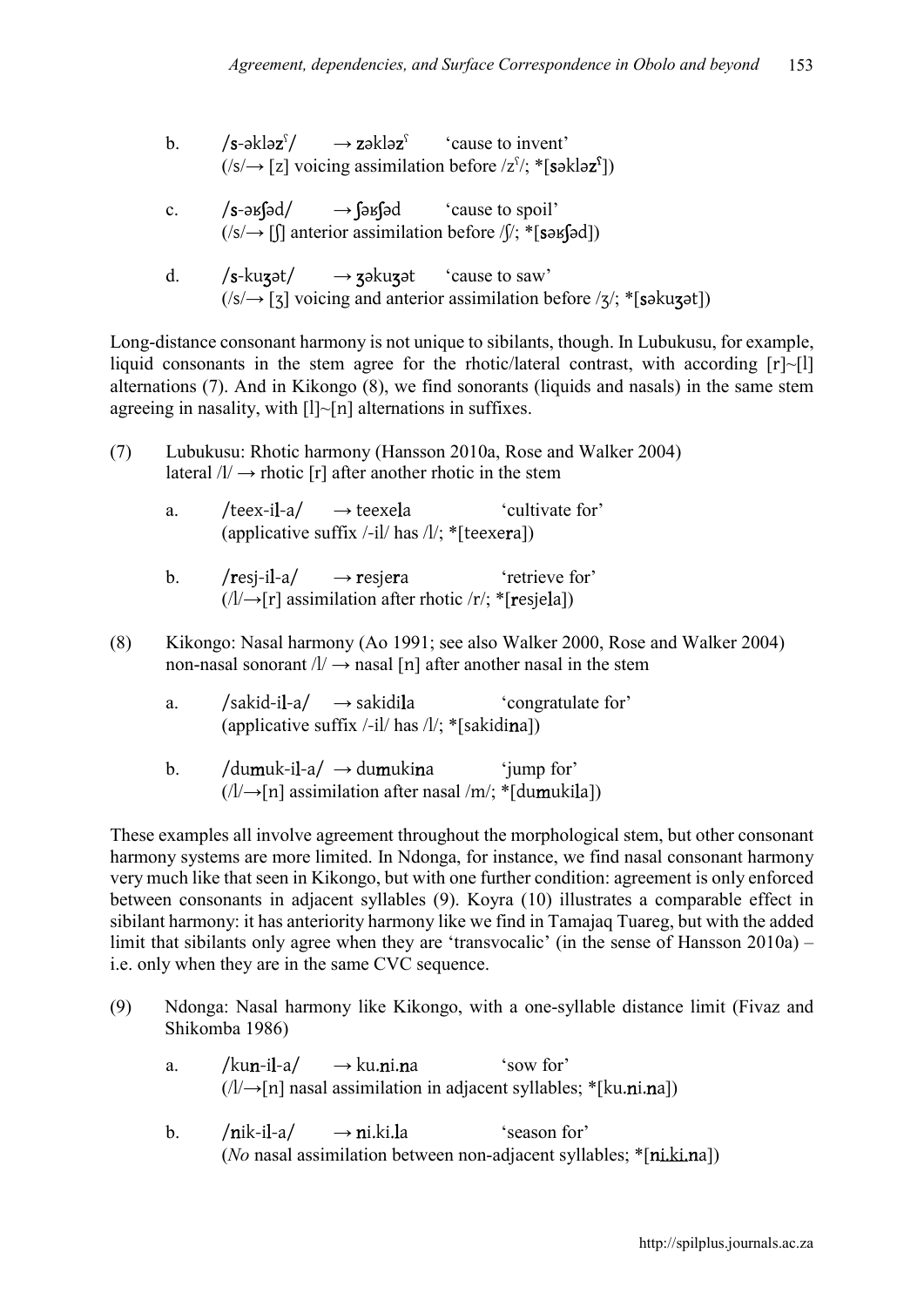- (10) Koyra: Sibilant harmony, but only across one intervening vowel (Hansson 2010a)
	- a.  $\sqrt{g}$ i:**z**:-o**s**:o/  $\rightarrow$  gi:**z**:of:o 'it suppurated' (suffix  $\sqrt{s'} \rightarrow \llbracket$  anterior assimilation after [3]; \*[gi:**3**:0s:0])
	- b.  $/$   $\int$ [od-osːo $/$   $\rightarrow$   $\int$ [od:osːo 'he uprooted' (*No* anterior assimilation except in CVC sequences; \*[ʃodːoʃːo])

The point of these examples is to demonstrate that the notion of non-local agreement between consonants is empirically well-precedented. I will claim that Obolo is an instantiation of the same phenomenon, just a less obvious example.

## **2.2 Theoretical side: Surface Correspondence theory**

The general theoretical framework assumed here is Optimality Theory (OT; Prince and Smolensky 2004), a model in which phonology is understood as mapping inputs to outputs, using the mechanism of choice from among a set of alternative candidates. The choice of one candidate as optimal depends on the language-specific ranking of a set of universal, violable, constraints.

Recent work on long-distance consonant harmony uses the more specific theory of Surface Correspondence (Rose and Walker 2004, Hansson 2010a, Bennett 2013). The basic idea works like this: first, the surface (output) consonants in a word can be in correspondence relationships with each other. Second, these correspondence structures *matter* – they can affect how inputs are mapped to outputs in the phonology of a language. This happens because there are constraints that are sensitive to Surface Correspondence structures. Thus, whether two consonants correspond or not affects their constraint violation profiles, which in turn affects how they relate to each other in terms of the evaluation of one candidate as optimal. For the purposes of this paper, I represent Surface Correspondence structures using set notation. Thus, an input  $/t$ ...d/ can surface faithfully either with correspondence, as  $[t...d]$ ,  $\{t \ d\}$ , or without correspondence, as  $[t...d]$ ,  $\{t\}\{d\}$ ; or, it can surface unfaithfully, with one or the other consonant deviating from its underlying counterpart – and these deviations can be motivated by improvements on the constraints that assess correspondence structure.

|                | Surface form, | SCorr structure | Remarks                                      |
|----------------|---------------|-----------------|----------------------------------------------|
| a.             | t.d .         | tとくd            | Fully faithful, $t \& d don't corr.$         |
| b.             | d             |                 | Fully faithful, $t \& d$ do corr.            |
| $\mathbf{c}$ . |               |                 | $ d/\rightarrow$ [t], and the two [t]s corr. |
|                |               |                 | $\rightarrow$ [k], k & d don't corr.         |

(11) Example: an underlying form  $/t$ ...d/ can map to outputs such as these:

The constraints that assess candidates based on their Surface Correspondence structures fall into two categories. The first group is the family of  $CORR \cdot [\alpha F]$  constraints: these demand correspondence among consonants which share the specified feature (or group of features) ' $[\alpha F]$ '. They are of the form 'if two consonants are both  $[\alpha F]$ , then they correspond with each other'. Thus, they have an implicational structure, and demand correspondence on the basis of similarity.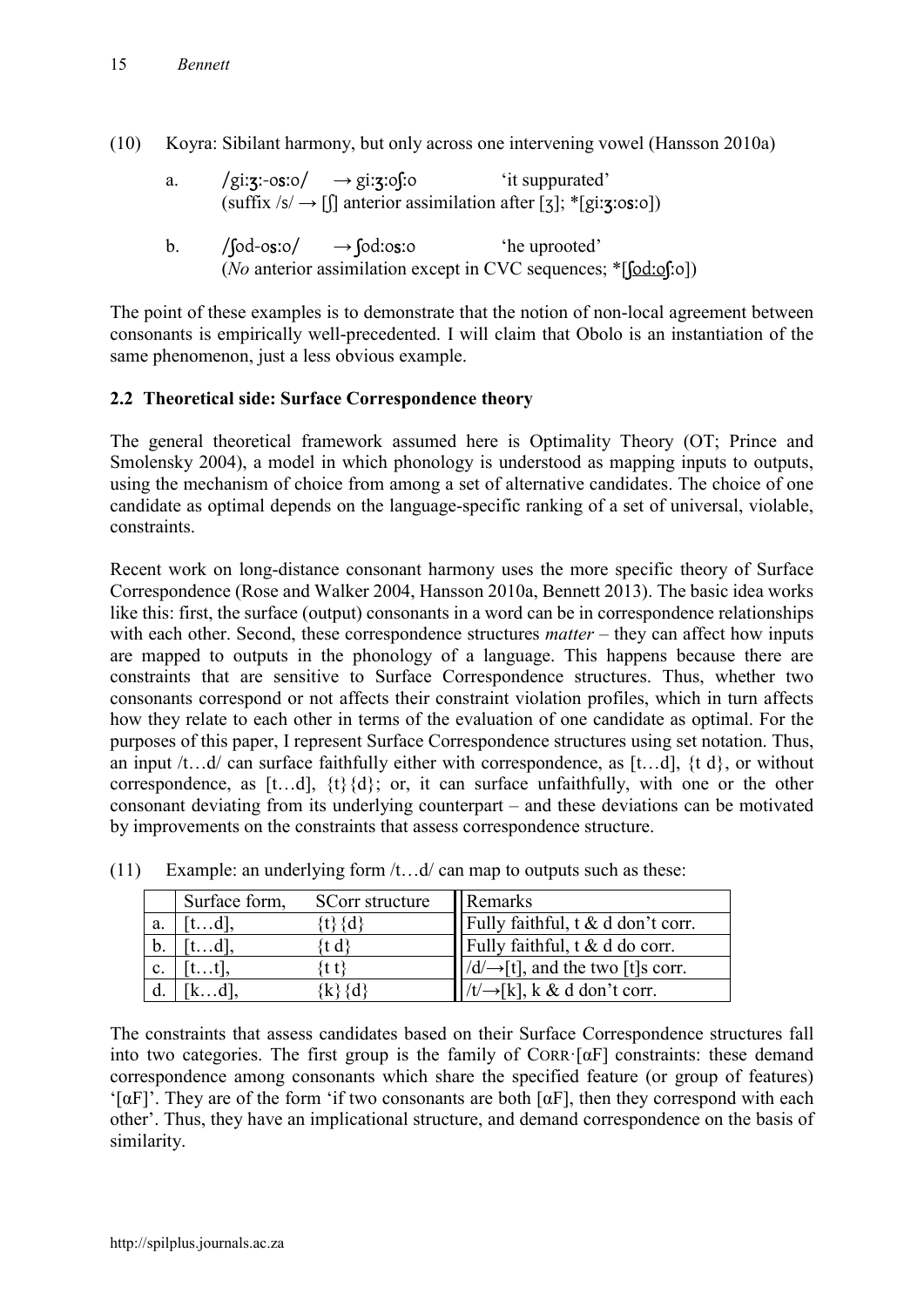The other group of correspondence-related constraints is the CC·Limiter constraints, which impose limits on correspondence. The most important of these constraints, for the present analysis, isthe CC·IDENT family, which requires correspondents to agree. CC·IDENT constraints are of the form 'if consonants X and Y correspond, then they agree for  $[\pm G]$ '. Thus, by working together with CORR constraints, CC·IDENT constraints can cause similarity in one feature to spur agreement in another feature. If consonants share one feature,  $[\pm F]$ , then they must correspond (the work of a CORR constraint), and because they correspond, they must also agree in another feature,  $[\pm G]$ , in order to satisfy CC·IDENT- $[\pm G]$ . Other CC·Limiter constraints restrict correspondence in other ways, e.g. structurally, for example by prohibiting correspondence between consonants that are too far apart (rather than by prohibiting correspondence based on disagreement).

## **2.3 Harmony and similarity**

The Surface Correspondence theory of harmony comes with very clear predictions. One of these is that long-distance agreement must be based on some kind of similarity. CC·IDENT constraints only require agreement between consonants which correspond. CORR constraints only require correspondence between consonants that are somehow similar. Consequently, this type of agreement must be parasitic on some essential similarity between the interacting segments.

The examples of consonant harmony presented above all fit the profile of one kind of similarity spurring another. In Lubukusu, we find agreement between consonants that share the feature  $[-\text{liquid}]^2$ . In Kinyarwanda and Tamajaq Tuareg, we find agreement among the class of sibilants. In Kikongo and Ndonga, agreement holds only among [+sonorant] consonants. Based on this, we can ask: does Obolo also fit this profile? Are the onsets and codas that undergo agreement united by some kind of similarity in the first place? The answer is yes, they do have a common feature, as we shall see in the next section.

## **3. Obolo in a bit more detail**

## **3.1 Basics of Obolo phonology**

The consonant inventory of Obolo is given in the table in (12).

|             | Labial or Labio-velar | Alveolar | Palatal        | Velar                    | Glottal |
|-------------|-----------------------|----------|----------------|--------------------------|---------|
| <b>Stop</b> | р<br>O<br>gb          | d        | $C \downarrow$ | ĸ<br>g<br>$k^w$<br>$g^w$ | (7)     |
| Fricative   |                       | (Z)<br>S |                |                          | (h,     |
| Nasal       | m                     | n        | J              | nW                       |         |
| Approximant |                       |          |                | W                        |         |

(12) Obolo consonant inventory (following Rowland-Oke 2003:22)

Syllables in Obolo consist minimally of a vowel or syllabic nasal (V or N), and are maximally CVːC in size (Faraclas 1984). There are strict restrictions on coda consonants, though. The only

<sup>1</sup> <sup>2</sup> The feature  $[+]$  iquid] here could also be understood as a cover term for  $[+$ consonantal,  $+$ sonorant,  $-$ nasal]; the existence of a single '[±liquid]' feature isn't key to the relative similarity that spurs the harmony.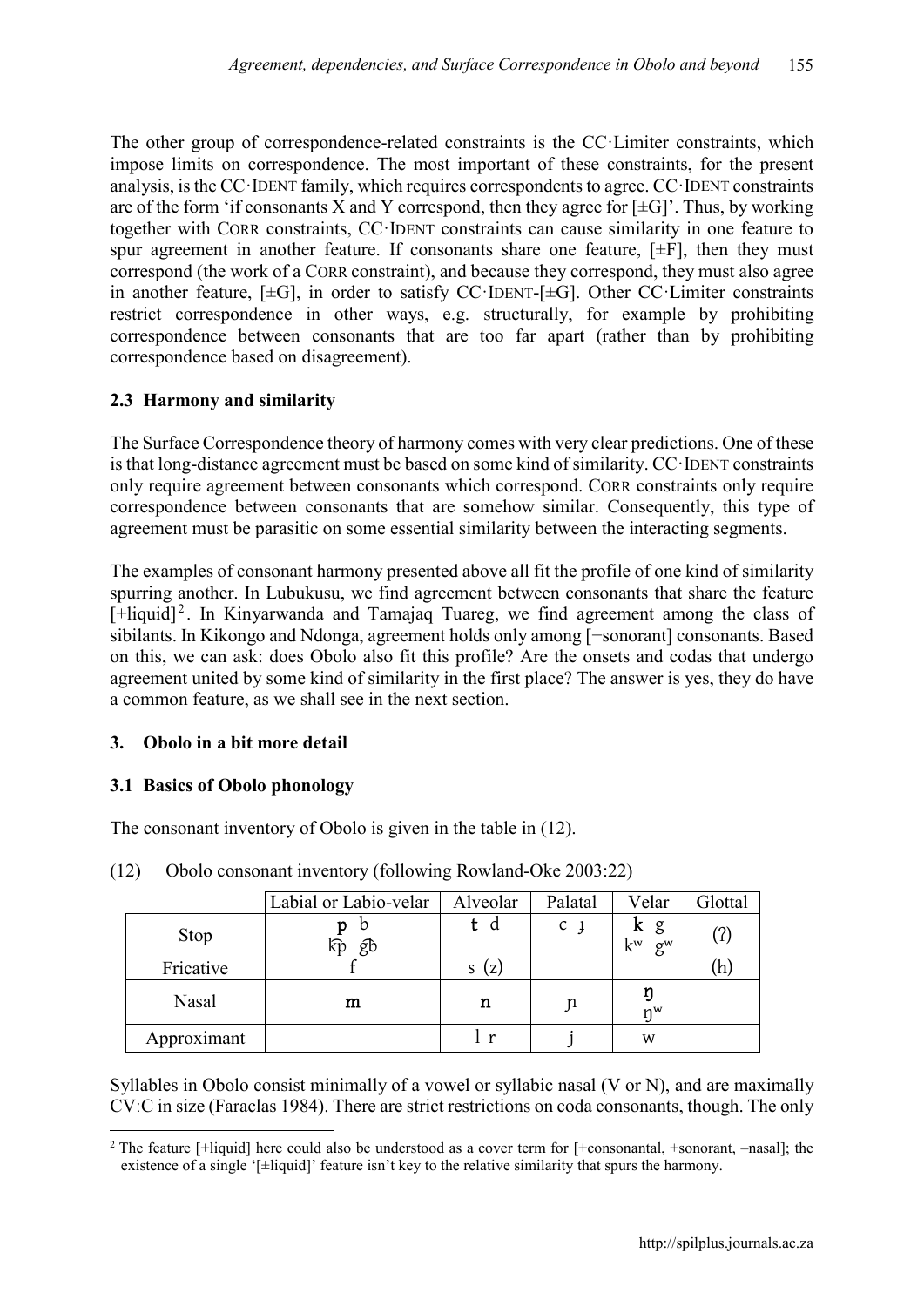consonants permitted in coda positions are those in bold in the table above: they are the voiceless stops  $[p \, t \, k]$  and the nasals  $[m \, n \, n]$ .

The set of coda consonants allowed in Obolo all share a common feature: they are all [–continuant]. This means that in any closed syllable, the coda is necessarily a non-continuant. This is the similarity that the Surface Correspondence theory leads us to expect. In the hypothetical /NVT/ syllables that are crucially repaired by harmony (thereby guaranteeing the lack of [NVT] surface syllables), the onset and coda are both [–continuant]. So, the nucleus of similarity in this system is [–continuant], and the analysis will cause similarity in this respect to drive a need for similarity in the feature  $[\pm$ nasal $]$  – i.e. forcing nasal agreement.

## **3.2 The empirical basis for the agreement pattern**

The point of this section is to demonstrate how the facts of Obolo support the characterisation of the pattern asserted in §1. Recall that the core generalisation of the Obolo agreement pattern is the following: if a syllable has a nasal onset, then its coda must also be nasal. Thus, closed syllables of the forms TVT, NVN, and TVN are all permitted; examples of each are given in (13). What's *impossible* in Obolo are syllables of the form \*NVT; all of the possible combinations of a nasal onset with one of the permitted oral codas are unattested (14).

(13) Licit CVC syllables in Obolo:

| a.             | $\mathcal{I}[\text{fuk}]$ | 'read'  | $TVT]_{\sigma}$              |
|----------------|---------------------------|---------|------------------------------|
| b              | $\mathcal{L}$ [bén]       | 'carry' | $TVN]_{\sigma}$              |
| $\mathbf{c}$ . | $\mathcal{L}$ [nám]       | 'sell'  | $\sqrt{\text{NVN}}_{\sigma}$ |

- (14) Impossible:  $\sqrt[*]{\text{NVT}}_{\sigma}$  (syllables with nasal onset and an oral coda)
	- a. \*map, \*mat, \*mak
	- b.  $*$ nap,  $*$ nat,  $*$ nak
	- c. \*ɲap, \*ɲat, \*ɲak
	- d.  $*$ nap,  $*$ nat,  $*$ nak

The agreement generalisation for Obolo is explicitly identified in the phonology sections of two different Obolo grammars, written in different languages and decades apart (Faraclas 1984, Rowland-Oke 2003). I have not found any counter-examples in either grammar, or in my search of other papers on Obolo (Aaron 1996/1997a,b; Faraclas 1982).

The nasal agreement pattern in Obolo is a generalisation about the form of syllables, not the form of CVC sequences in general. In fact, the language does allow NVT *sequences* on the surface, when these consonants are syllabified as the onsets of two consecutive syllables. Some examples are given in (15). No agreement holds across the edge of the syllable; this parallels other cases of consonant harmony noted in §2 above, such as Kinyarwanda (5), Lubukusu (7), and Kikongo (8), where agreement holds only within the stem domain, and not across its edge.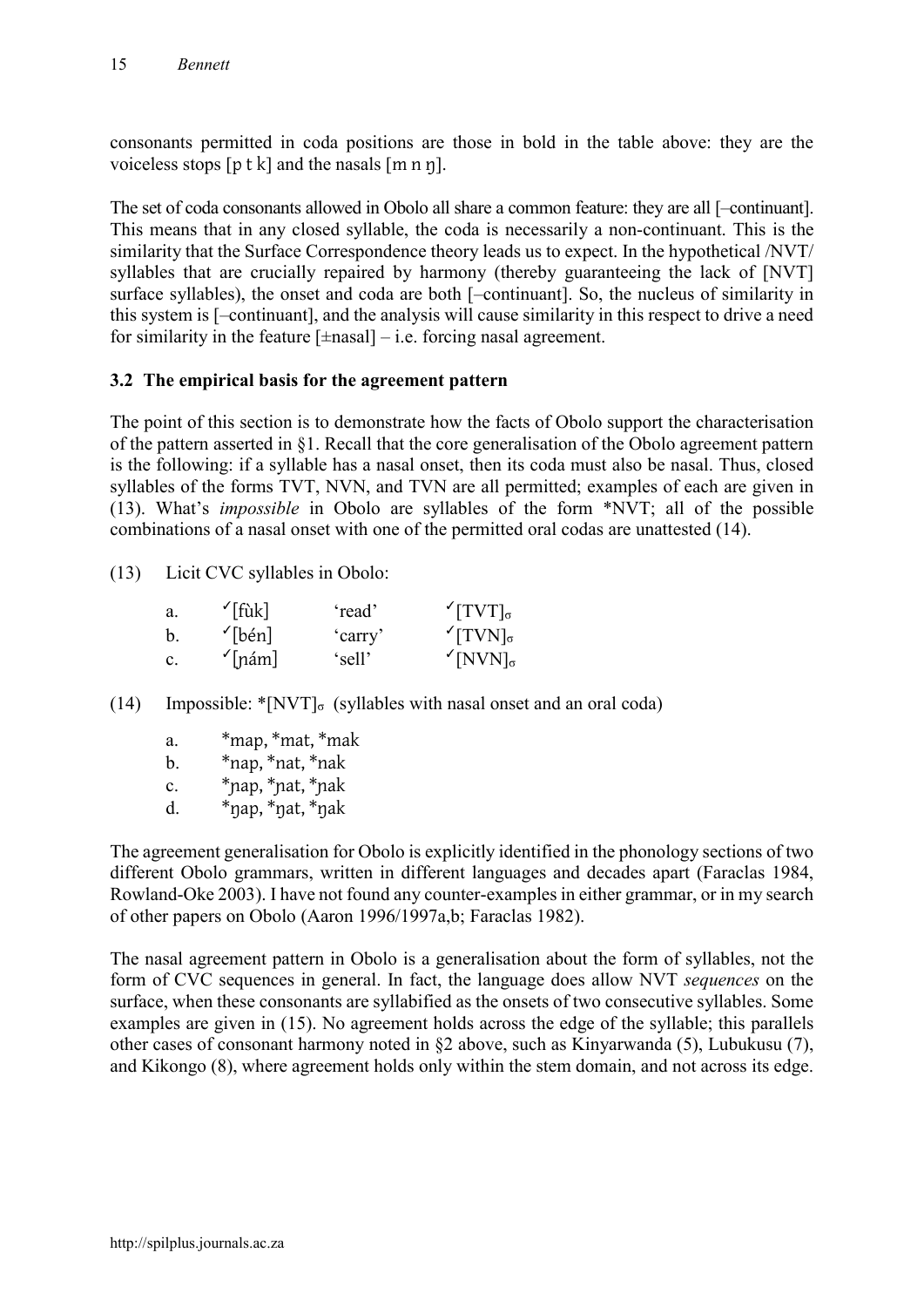(15) Nasal agreement does not hold across syllable edges.

| a.             | tú. <b>m</b> ù. <b>k</b> â  | $(\nleftrightarrow$ *tu.mu.na, *tu.bu.ka)   | 'instead of |
|----------------|-----------------------------|---------------------------------------------|-------------|
| $\mathbf{b}$ . | nì <b>.n</b> á <b>.l</b> ék | $(\nleftrightarrow$ *ni.na.nek, *ni.la.lek) | 'complain'  |
| $\mathbf{c}$ . | í.mù.mè.tsjèn               | $(\nrightarrow$ *i.mu.me.njen)              | 'love'      |
| $d_{\cdot}$    | ú.má.nè.bót                 | $(\nrightarrow$ *u.ma.ne.mot)               | 'she-goat'  |
| e.             | à.nán.µìn                   | $(\nrightarrow *a$ .nan.nin)                | f(v)        |

## **4. Applying the Surface Correspondence theory to Obolo**

We turn now to the formal analysis of the pattern, in terms of candidates, correspondence structures, and constraint rankings.

## **4.1 The Surface Correspondence interpretation of the pattern**

Interpreted in terms of Surface Correspondence, the Obolo pattern is understood as in (16). This set of premises is expressed by a grammar that makes the constellation of mappings given in (17), both in schematic form, and with representative examples of each case.

- (16) Obolo generalisations, rephrased in terms of correspondence:
	- a. Non-continuants in the same syllable must correspond
	- b. Correspondents must agree in nasality (and assimilate to do so, if needed)
	- c. But, no agreement happens between an oral onset and a nasal coda (TVN syllables occur; something prevents them from harmonising – see §4.5)

|    | Input                             | Output, SCorr classes                                               | Remarks                                                              |
|----|-----------------------------------|---------------------------------------------------------------------|----------------------------------------------------------------------|
| a. | $/$ NVT $/$<br>nap (hypothetical) | [NV <b>N</b> ],<br>$\{N\}\$<br>[na <b>m</b> ],<br>$\{n, m\}$        | Disagreeing NVT syllables are forced<br>to harmonise (to NVN ones)   |
| b. | /NVTV/<br>túmùkâ 'instead of'     | [NU.TV]<br>$\{N\}$ {T}<br>[tu.mu.ka], {t}{m}{k}                     | Across syllable edges there is no<br>correspondence, so no agreement |
| c. | /TVN/<br>bén 'carry'              | $[TVN]$ ,<br>$\{T N\}$<br>$\{b n\}$<br>[ben],                       | Disagreeing TVN syllables have<br>correspondence, no agreement       |
| d. | /TVT/<br>lép 'buy'                | $[TVT]$ ,<br>$\{TT\}$<br>$\{ \mathbf{p}\}\$<br>$[\text{lep}]$ ,     | Agreeing syllables surface faithfully,                               |
| e. | $/$ NVN $/$<br>mǎn 'birth'        | $[NVN]$ ,<br>$\{N\}$<br>$\lceil \mathbf{man} \rceil$ ,<br>$\{m n\}$ | with correspondence                                                  |

(17) Input-Output mappings crucial to the Obolo pattern (with examples):

The following subsection shows how this grammar is derived in OT, using correspondence constraints.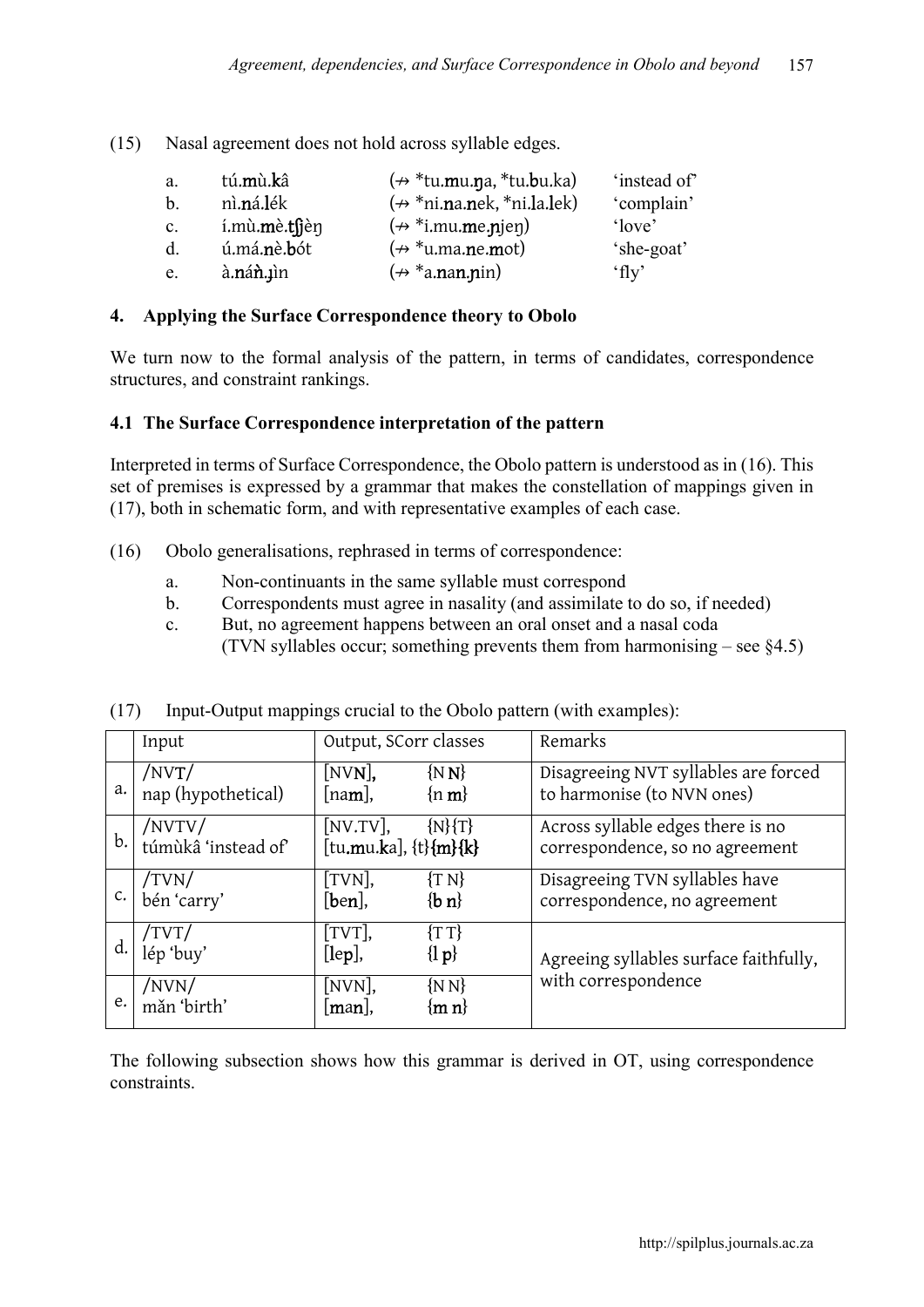## **4.2 Constraints responsible for the basic agreement**

The constraints responsible for the basic agreement pattern in Obolo are defined formally in (18) and (19). The relevant CORR constraint is CORR-CVC⋅[–continuant], which compels non-continuants to correspond. This constraint has the CVC domain as its scope, which means it only assesses correspondence for consonants in a 'transvocalic' configuration. This reflects the same CVC distance limit seen in the Ndonga and Koyra examples in §2 above.

- (18) CORR-CVC⋅[–continuant]: 'If two non-continuants are in a CVC domain, they correspond' *Dfn*: For each distinct pair of output consonants,  $X \& Y$ , assign a violation if:
	- a. X & Y are in the configuration …CVC…, *and*
	- b. X & Y both have the feature specification [–continuant], *and*
	- c.  $X \& Y$  are not in the same surface correspondence class
- (19) CC⋅IDENT-[nasal]: 'If two consonants correspond, then they agree for [±nasal]' *Dfn*: For each distinct pair of output consonants,  $X \& Y$ , assign a violation if:
	- a. X & Y are in the same surface correspondence class, *and*
	- b.  $X \& Y$  have different specifications for [ $\pm$ nasal]

The combined effect of these two constraints is that non-continuant consonants in a CVC arrangement must agree in nasality, i.e. any CVC sequence can have two nasals, or two plosives, but not one of each. This effect emerges from both constraints being ranked above input-output faithfulness for nasality. This ranking is illustrated in (20), and motivated by the tableau in (21). If we apply this ranking to an input of the form /NVT/, it favours a candidate where the coda stop changes to a nasal (21a) over the alternatives where the sequence remains disharmonic (21b, 21c).

(20) Essential ranking for harmony: CORR and CC∙IDENT » Faithfulness for nasality



(21) This ranking produces nasal agreement in CVC sequences:  $/NVT/\rightarrow [NVN]^3$ 

| Input: nap<br>Output: nam, $(not * nap)$ |                                                         | $CORR-CVC$<br>[-continuant] | CC - IDENT-<br>[nasal] | IDENT-<br>[nasal] | Remarks                                            |
|------------------------------------------|---------------------------------------------------------|-----------------------------|------------------------|-------------------|----------------------------------------------------|
| $\mathcal{F}$ a.                         | $\lfloor$ nam $\rfloor$ ,<br>SCorr $\mathcal{R}$ :{n m} | (0)                         | (0)                    | $\left( 1\right)$ | Winner; NVT becomes<br>NVN; nasal agreement        |
| $\sim b$ .                               | [nap],<br>SCorr $\mathcal{R}$ :{n p}                    |                             | W<br>$(0-1)$           | $(1 - 0)$         | Faithful n~p corr. Loses<br>on CC·Ident-[nasal]    |
| $\sim$ C.                                | [nap],<br>$SCorrR:\{n\}\{p\}$                           | W<br>$(0-1)$                |                        | $(1 - 0)$         | Faithful non-corr. loses<br>on the CORR constraint |

1 <sup>3</sup> The tableaux in this paper follow a hybrid comparative format (Prince 2002). The first row gives the winning candidate, and shows its constraint violations (using numbers rather than \*s). Other rows show alternatives, and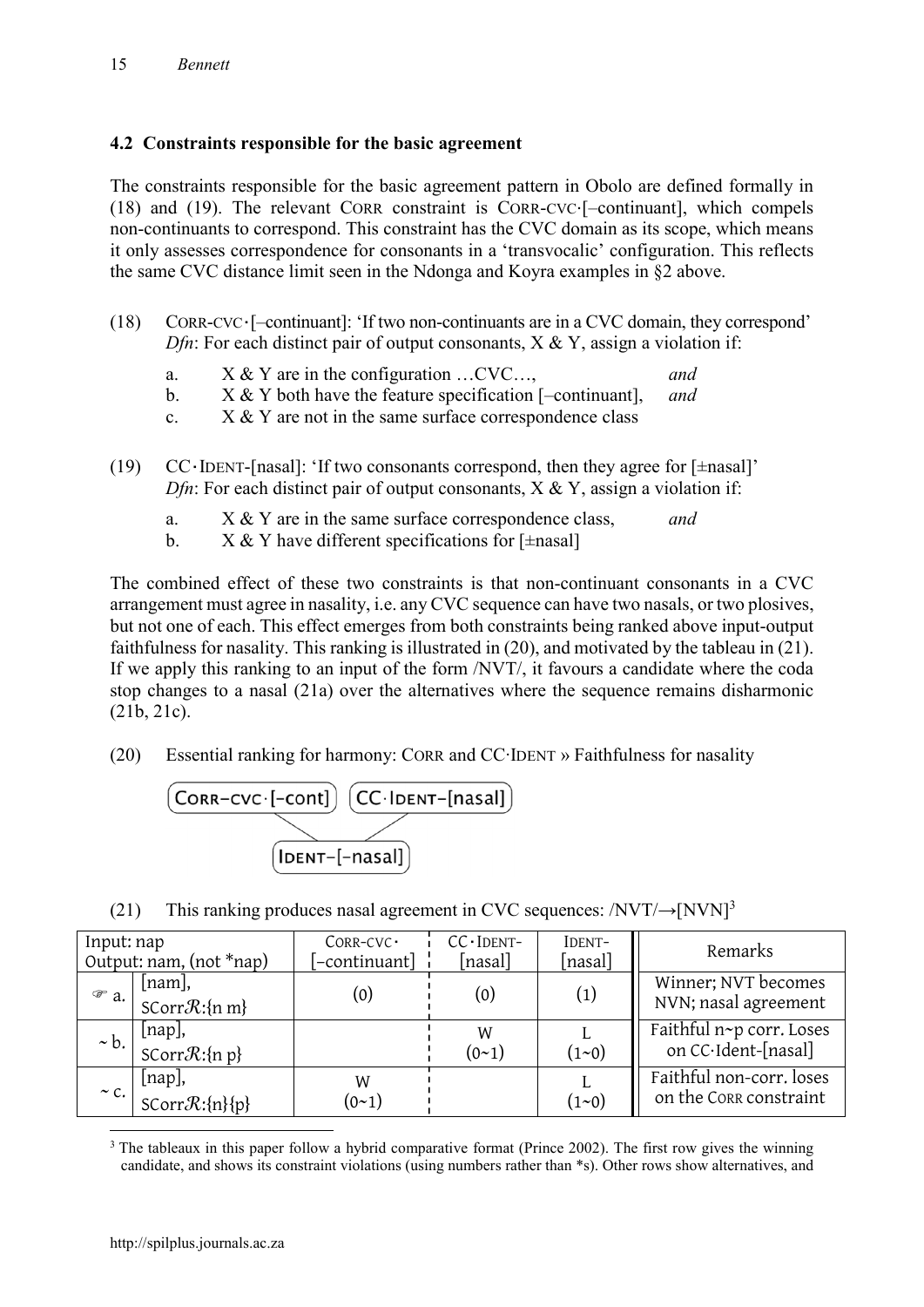The candidate in (21a) changes /nap/ to [nam]; the [n] and [m] correspond with each other, and they match for nasality. This is the winning output. The alternative in (21b) has correspondence without making any change; [n] corresponds with [p], but that's bad because they don't agree for nasality (thereby violating CC·IDENT-[nasal]). The other alternative in (21c) also keeps /nap/ as [nap], and has no correspondence between them. This is fine in terms of agreement; it satisfies CC·IDENT-[nasal] because the disagreeing consonants aren't in correspondence with each other. But, this lack of correspondence presents a different problem: the candidate in (21c) violates constraint CORR-CVC⋅[–continuant], since it has a nasal and a stop in a CVC sequence which fail to correspond. The result is that  $(21a)$  wins because it has correspondence between the non-continuants, and also has nasality agreement between the correspondents. So, under this constraint ranking, NVT syllables cannot show up on the surface; even if there is an underlying NVT sequence, it gets changed to NVN (which *is* allowed).

This agreement effect is the core of the analysis. It is not sufficient on its own, however. We turn now to expanding the explanation to handle other aspects of the Obolo pattern.

## **4.3 The syllable-bounding effect**

**.** 

The domain of the CORR constraint used in  $(21)$  is CVC sequences – just like in cases of 'transvocalic' harmony (such as Ndonga, from §2). But, this constraint is not sensitive to syllable boundaries; it favours agreement in *any* CVC sequence, not just syllable-internal ones. This is the wrong result for Obolo, where agreement is confined to within the syllable. This syllable-bounding effect is explained by the addition of another constraint,  $CC$ ·EDGE-( $\sigma$ ), defined in (22) (adapted from Bennett 2013).

- (22) CC·EDGE-(σ): 'No correspondence across the edge of a syllable' *Dfn*: For each distinct pair of output consonants,  $X \& Y$ , assign a violation if:
	- a. X & Y are in the same surface correspondence class, *and*
	- b.  $X \& Y$  are not contained in the same syllable

When CC⋅EDGE-(σ) dominates CORR-CVC⋅[–continuant], correspondence is not enforced in CVC domains that straddle the edge of a syllable. This ranking is illustrated in (23). The tableau in (24) shows how adding  $CC$ ⋅EDGE- $(\sigma)$  in this way prevents harmony from extending across syllable edges in /NVTV/ sequences which don't agree. If correspondence isn't allowed to cross syllable edges, then agreement isn't required between consonants in different syllables. The input in this case is shown as /…muka/, a truncated representation of the word [túmùkâ] ('instead of'), showing only the consonants of interest.

how they fare as competitors against the Winner. The pairs of numbers in parentheses indicate the violation count of the winning candidate against the alternative Loser. 'W' and 'L' indicate that a given constraint prefers the Winner or Loser, respectively. Blank cells indicate that a constraint has no preference between the winner and that alternative – they have the same number of violations (usually 0).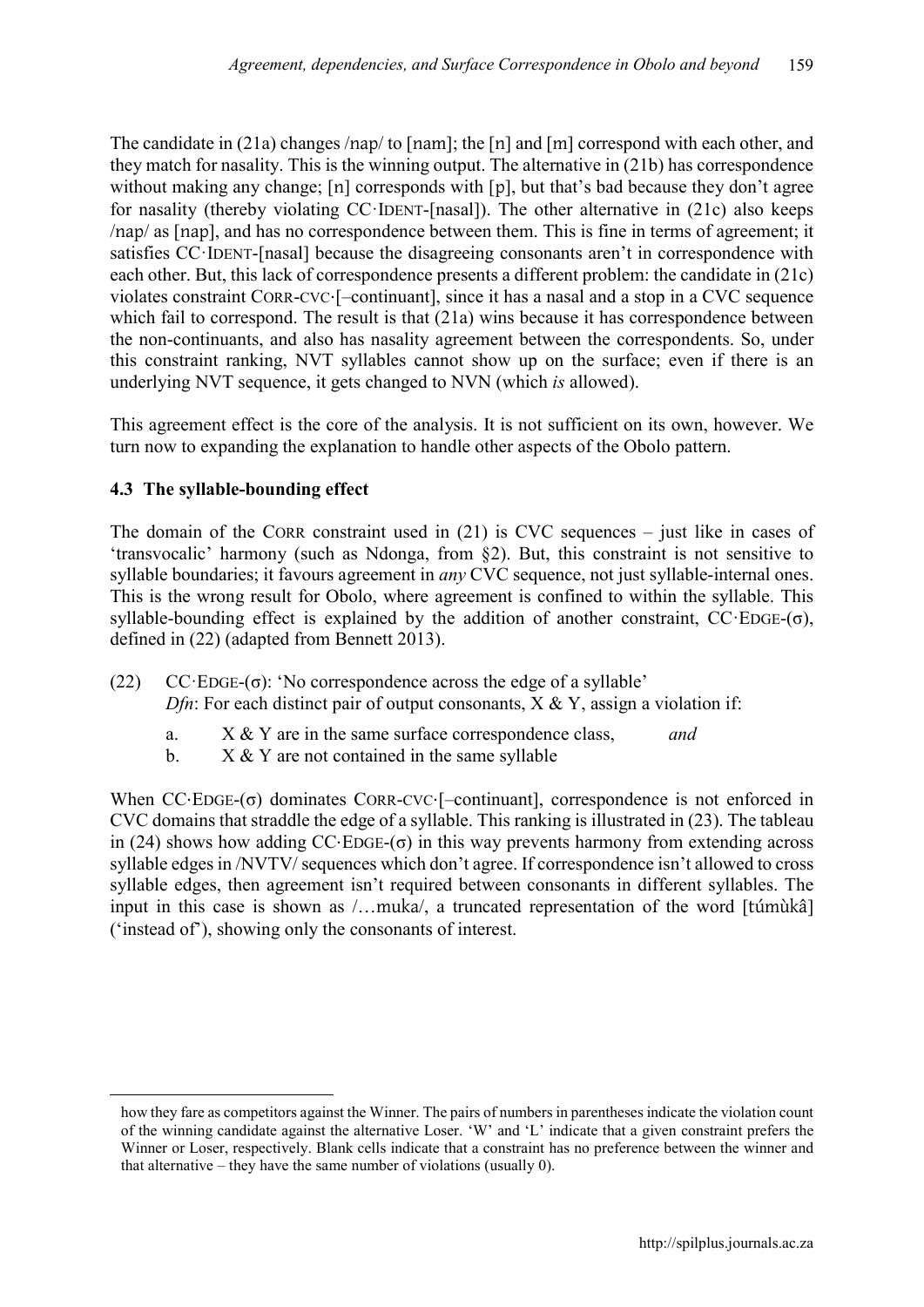## (23)  $CC \cdot EDGE-(\sigma) \rightarrow CORR-CVC \cdot [-continuant]$



(24)  $CC \cdot E \cdot \sigma$ ) restricts the agreement to just syllable-internal CVC sequences

| Input: muka<br>Output: mu.ka |                                                           | $CC \cdot EDGE-(\sigma)$ | $CORR-CVC$<br>[-continuant] | $CC$ IDENT-<br>[nasal] | IDENT-<br>[nasal] |
|------------------------------|-----------------------------------------------------------|--------------------------|-----------------------------|------------------------|-------------------|
| $\mathcal{F}$ a.             | [mu.ka],<br>$\mathcal{R}:\{m\}$ {k}                       | (0)                      | (1)                         | (0)                    | (0)               |
| $\sim b$ .                   | [mu.ŋa],<br>$\mathcal{R}:\{m\}$                           | W<br>$(0-1)$             | $(1 - 0)$                   |                        | W<br>(0~1)        |
| $\sim$ C.                    | $\left[\ldots \text{mu.ka}\right]$<br>$\mathcal{R}:\{m\}$ | W<br>(0~1)               | $(1 - 0)$                   | W<br>$(0-1)$           |                   |

In this tableau, the winning candidate in (24a), which shows /tumuka/  $\rightarrow$  [tu.mu.ka] ('instead of'), has no correspondence between the [m] and [k]. Since these are both non-continuants, and since they are in a CVC arrangement, the lack of correspondence between them violates CORR-CVC⋅[–continuant]. The alternatives in (24b) and (24c) perform better on this constraint: (24c) has the same surface form, but with correspondence between the [m] and [k]; (24b) has not just this correspondence, but also nasality agreement, mapping /tumuka/ to [tumuna]. However, while both of these candidates avoid violating CORR-CVC⋅[–continuant], they do so by having correspondence between consonants in different syllables; this runs afoul of the higher-ranked constraint  $CC·E\text{DGE-(}\sigma)$ . So, by dominating the agreement constraints,  $CC·E\text{DGE-(}\sigma)$  restricts agreement, preventing it from crossing over syllable edges. The basic ranking of the bottom three constraints still favours agreement in this case ((24b) is preferred over (24c) on CC·IDENT- [nasal]); but, assimilating to achieve agreement is only *optimal* when it happens syllableinternally.

## **4.4 Putting further limits on agreement: split IDENT constraints**

The analysis laid out so far requires non-continuants in the same syllable to agree in nasality. This explains the lack of NVT syllables on the surface. Syllables of this form don't satisfy the agreement requirement, and therefore are changed to one of the agreeing syllable shapes (by hypothesis,  $NVN$ <sup>4</sup>.

1

<sup>4</sup> The analysis presented so far doesn't explain why /NVT/ inputs change to [NVN] surface forms, as opposed to [TVT] ones. Both options are licit in Obolo, and a grammar that does either mapping correctly derives the surface gap. The choice of NVN does fall out from an additional component of the analysis, explored in §4.6.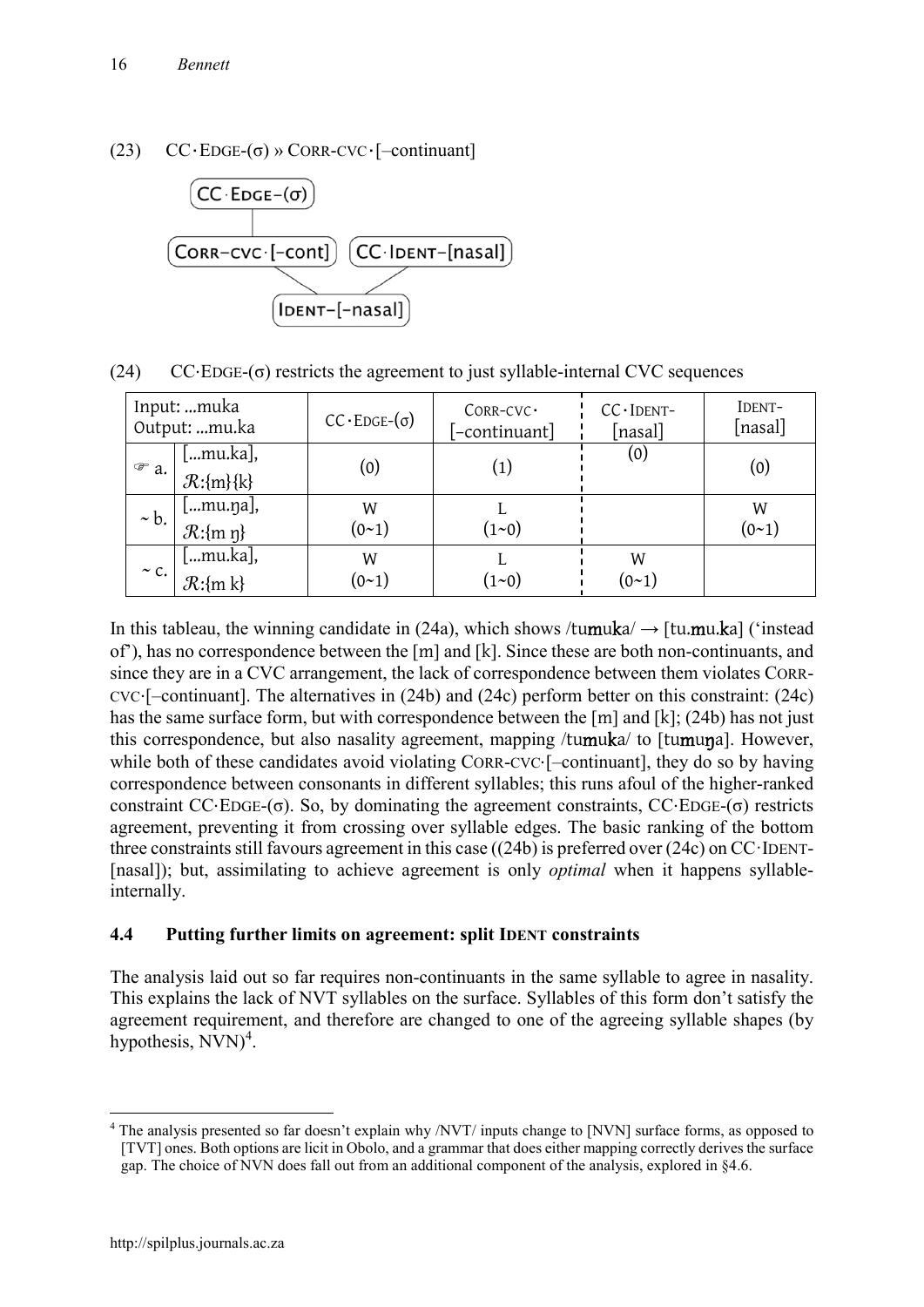Two outstanding issues remain before we arrive at a full explanation. First, Obolo does permit TVN syllables; why, then, is agreement not enforced in this case? Second, why should the banned \*NVT syllables be repaired by nasalisation to NVN, and not by *denasalisation* to TVT? Both of these questions are answered by adopting two existing proposals about specialised faithfulness constraints.

The analysis sketched out above uses just one faithfulness constraint, IDENT-[nasal] (25), which penalises any input-output disparity with respect to the feature [±nasal].

- (25) IDENT-[nasal]: 'Don't change nasality' *Dfn*: For each distinct pair of one output segment X, and its input counterpart  $X'$ , assign a violation if:
	- a.  $X'$  is [ $\alpha$  nasal], *and*
	- b.  $X \text{ is } [\neg \alpha \text{ nasal}]$

Expanding the analysis here requires splitting this constraint into a family of four constraints, closely related in form and function. These are defined in (26). The first two, IDENT-[–nasal] and IDENT-[+nasal], effect a split based on feature values, following Pater (1999), McCarthy and Prince (1999), and others. IDENT-[+nasal] prohibits changing underlying [+nasal] segments to [–nasal]; it is violated by denasalisation only, and not by nasalisation. Its converse is IDENT- [–nasal], which similarly demands faithfulness for underlying [–nasal] values, but not underlying [+nasal] ones; it is violated by nasalisation, but not by denasalisation. So, in effect, this splits the single, monolithic, IDENT constraint of (25) into two parametric halves that penalise each conceivable direction of change.

- (26) Split IDENT constraints:
	- a. IDENT-[–nasal]: 'Don't change from [–nasal] to [+nasal]' (penalises  $/t/\rightarrow [n]$ )
	- b. IDENT-[+nasal]: 'Don't change from [+nasal] to  $[-$ nasal]' (penalises  $/n \rightarrow [t]$ )
	- c. IDENT-Onset-[–nasal]: 'Don't change onsets from [–nasal] to [+nasal]'
	- d. IDENT-Onset-[+nasal]: 'Don't change onsets from [+nasal] to [–nasal]'

The last two constraints in (26), IDENT-Onset-[–nasal] and IDENT-Onset-[+nasal], are positional faithfulness constraints (Beckman 1998). They are like the general IDENT constraints, but apply only to consonants in onset positions.

Using the more articulated set of IDENT constraints in (26) allows the basic analysis of agreement to be limited further, producing the dependency effect, which we turn to now.

## **4.5 Managing disagreement in TVN syllables**

The split IDENT constraints in (26) allow the analysis to be extended to explain why disagreement is permitted in TVN syllables, which are permitted in Obolo even though disagreement in the other direction is banned (\*NVT). The key ingredients for the answer are IDENT-[+nasal] and IDENT-Onset-[–nasal]. The former penalises changing underlying nasals to oral consonants; it prohibits changing /TVN/ inputs to [TVT]. The latter penalises changing underlying oral onsets into nasal ones; it prohibits changing /TVN/ to [NVN]. When these two constraints are both ranked higher than the constraints that cause agreement to happen, the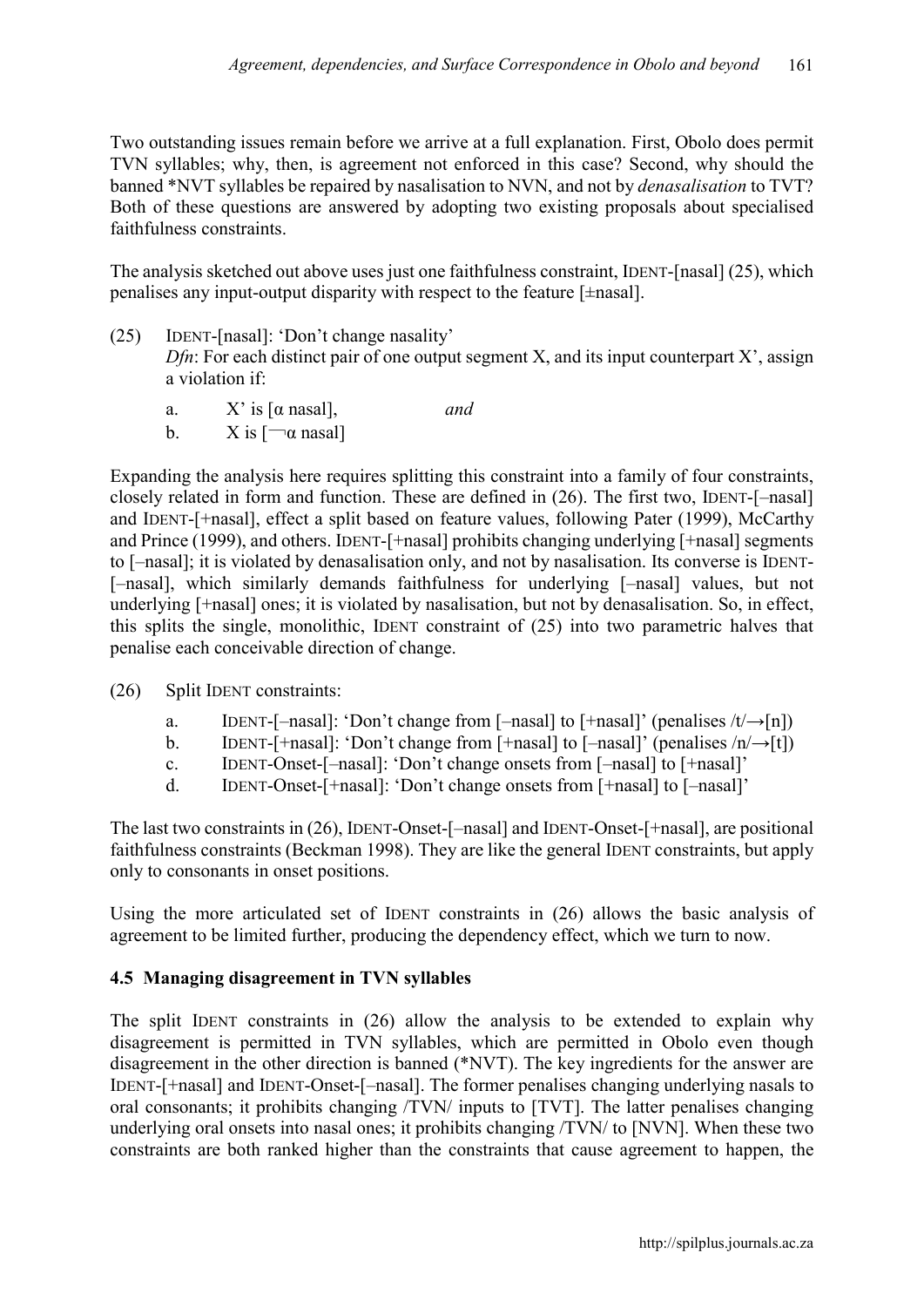effect is that agreement happens only on limited terms: it's good to have nasal agreement, but not at the cost of changing oral onsets, and not at the cost of changing nasals to non-nasals. When these two limits are combined, the resulting effect is that even though disagreeing /TVN/ inputs pose an agreement problem, there is no way to fix the agreement violation without violating an even higher-ranked constraint. In other words, when the harmony constraints dominate only IDENT-[–nasal], and not IDENT-Onset-[–nasal] or IDENT-[+nasal], then agreement will only happen when it can be achieved just by changing oral codas to nasal.

The important ranking conditions are shown in the diagram in (27), and illustrated in the tableau in (28), using the word [bén] ('carry').

(27) Limits on harmony emerge from the agreement constraint CC⋅IDENT-[nasal] dominating IDENT-[–nasal], but not the other nasality faithfulness constraints:



|                  | Input: ben<br>Output: ben                             | IDENT-Onset-<br>[-nasal] | IDENT-<br>[+nasal] ¦   | $CORR-CVC$<br>[-continuant] | $CC$ IDENT-<br>[nasal] | IDENT-<br>[-nasal]     | Remarks                            |
|------------------|-------------------------------------------------------|--------------------------|------------------------|-----------------------------|------------------------|------------------------|------------------------------------|
| $\mathcal{F}$ a. | $[ben]$ ,<br>$\mathcal{R}:\{b\}$ n}                   | (0)                      | (0)                    | (0)                         | (1)                    | (0)                    | Corresp., but no<br>agreement      |
| $\sim b$ .       | men ,<br>$\mathcal{R}:\{m\}$                          | W<br>$(0-1)$             |                        |                             | $(1 - 0)$              | W<br>(0 <sub>1</sub> ) | Agreement from<br>[-nas] to [+nas] |
| $\sim$ C.        | $[bet]$ ,<br>$\mathcal{R}:\{\mathbf{b}\}\mathsf{t}\}$ |                          | W<br>(0 <sub>1</sub> ) |                             | $(1 - 0)$              |                        | Agreement from<br>[-nas] to [+nas] |
| $\sim d.$        | $[ben]$ ,<br>$\mathcal{R}:\{b\}\{n\}$                 |                          |                        | W<br>(0 <sup>1</sup> )      | $(1 - 0)$              |                        | No corresp., no<br>agreement       |

(28) Illustrative tableau

The winning candidate in (a) is fully faithful; it keeps /ben/ as [ben], and has correspondence between the onset and coda, but does not repair the nasal disagreement between them – it violates CC·IDENT-[nasal]. The alternatives in (b) and (c) do fix this disagreement, and satisfy CC·IDENT-[nasal], but are ruled out by higher constraints. In (b), agreement is obtained by nasalising the onset /b/ to [m], making it match the [+nasal] of the coda; however, this violates IDENT-Onset-[–nasal]. In (c), nasal agreement is obtained in the opposite fashion, by denasalising the coda /n/ to [t] to make it match the [–nasal] onset. This, however, means violating IDENT-[+nasal], which is also ranked higher than the harmony constraints. The result is that the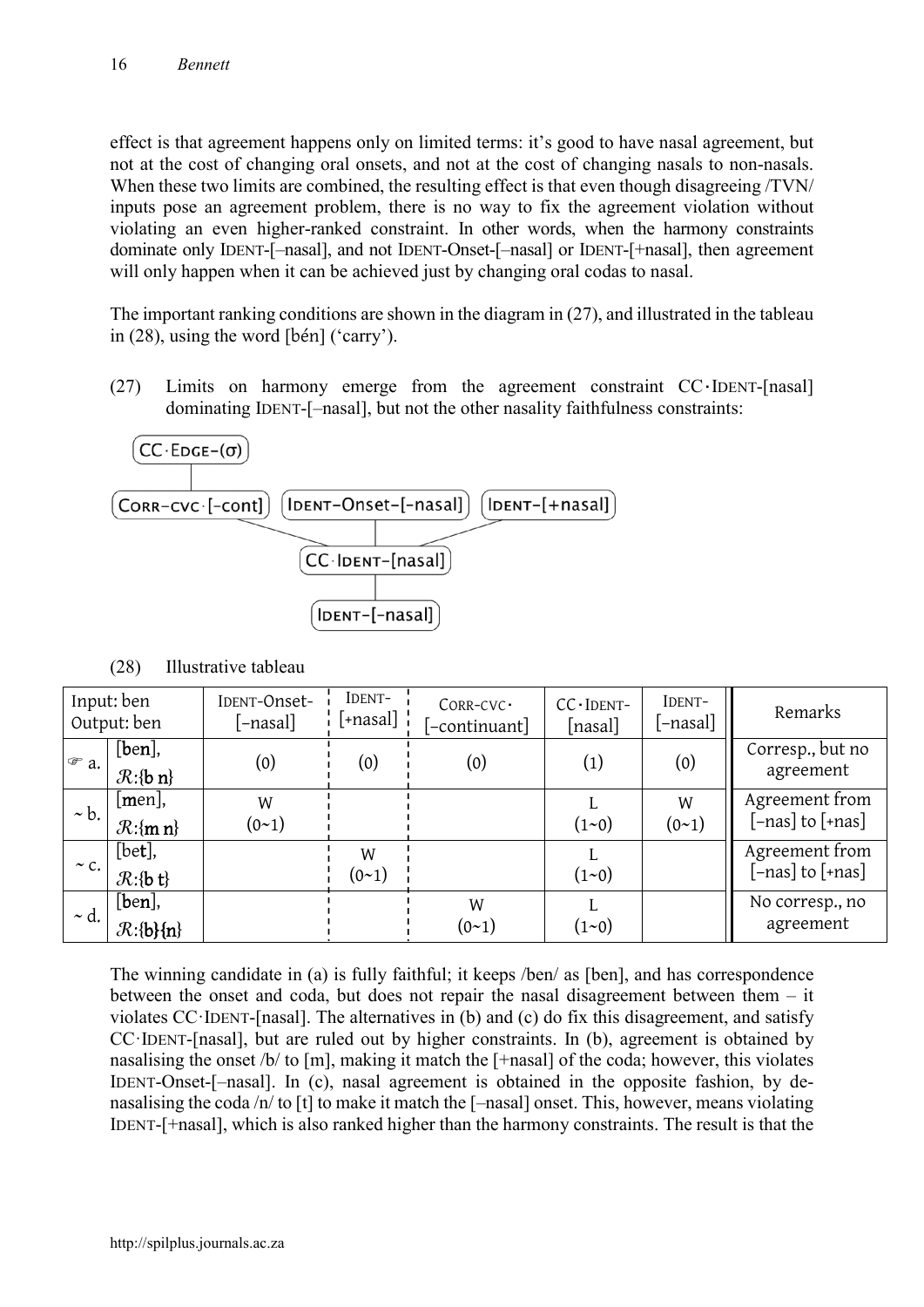optimal candidate simply tolerates disagreement; the only ways to fix it are worse over the ranking as a whole<sup>5</sup>.

So, the result that comes from the ranking in (27) is that although nasal agreement is always preferred, it isn't always optimal. The constraints IDENT-Onset-[–nasal] and IDENT-[+nasal] impose restrictions on what kinds of changes are worth making in order to achieve agreement. When these limits are strict enough, disagreement may be tolerated in some situations, and repaired in others. The point is that stringent limitations on a mandate for agreement make it look like it's not bidirectional agreement, but rather a one-way dependency. But, the dependency pattern is a straightforward outcome of how the constraints interact, and doesn't require any special theoretical machinery to distinguish it from agreement.

## **4.6 The direction of the agreement**

The other still-unresolved facet of the analysis is the direction of agreement: why should illicit /NVT/ inputs be repaired to [NVN] instead of [TVT]? In other words, why do agreement by nasalising, and not by de-nasalising? The answer turns out to fall out for free from the account of TVN inputs. Changing /n/ to [t] violates IDENT-[+nasal]; changing /t/ to [n] violates IDENT- [–nasal]. So, if we are faced with a choice between one change and the other, the better option will be the one that violates the lower of the two IDENT constraints. The ranking given in (27) requires that IDENT-[+nasal] dominates the harmony constraints, and IDENT-[–nasal] is dominated by them. It therefore follows that IDENT-[+nasal] is ranked higher than IDENT-[–nasal]. Thus, the ranking needed to stop /TVN/ syllables from undergoing assimilation also determines what kind of assimilation must be used in the situations where agreement *does* happen.

The tableau in (29) shows how this works. The input is a hypothetical form /nap/ which is not permitted on the surface, and must be changed. The winning candidate in (a) fixes it by nasalising the /p/ to [m]; this violates only IDENT-[–nasal]. The alternative in (b) instead changes the onset /n/ to [t], which violates IDENT-[+nasal]. Since IDENT-[+nasal] dominates IDENT-[– nasal], (a) wins.

|                  | Input: nap<br>Output: nam                | IDENT-Onset-<br>[-nasal] | IDENT-<br>$[+$ nasal] | $CORR-CVC$<br>[-continuant] | CC - IDENT-<br>[nasal] | IDENT-<br>[-nasal] |
|------------------|------------------------------------------|--------------------------|-----------------------|-----------------------------|------------------------|--------------------|
| $\mathcal{F}$ a. | [na <b>m</b> ],<br>$\mathcal{R}:\{n m\}$ | (0)                      | (0)                   | (0)                         | (0)                    | (1)                |
| $\sim$ b.        | [tap],<br>$\mathcal{R}:\{t\}$            |                          | W<br>(0~1)            |                             |                        | $(1 - 0)$          |

(29) Ranking from (27) also determines the direction of assimilation

**<sup>.</sup>**  $5$  The candidate in (28d) is also fully faithful, and differs from (28a) only in terms of correspondence. It is shown here as ruled out by CORR-CVC·[–continuant]. This isn't entirely crucial, though: reversing the relative ranking between the two harmony constraints changes which of the two fully faithful candidates wins. Both interpretations are equally consistent with the data given here.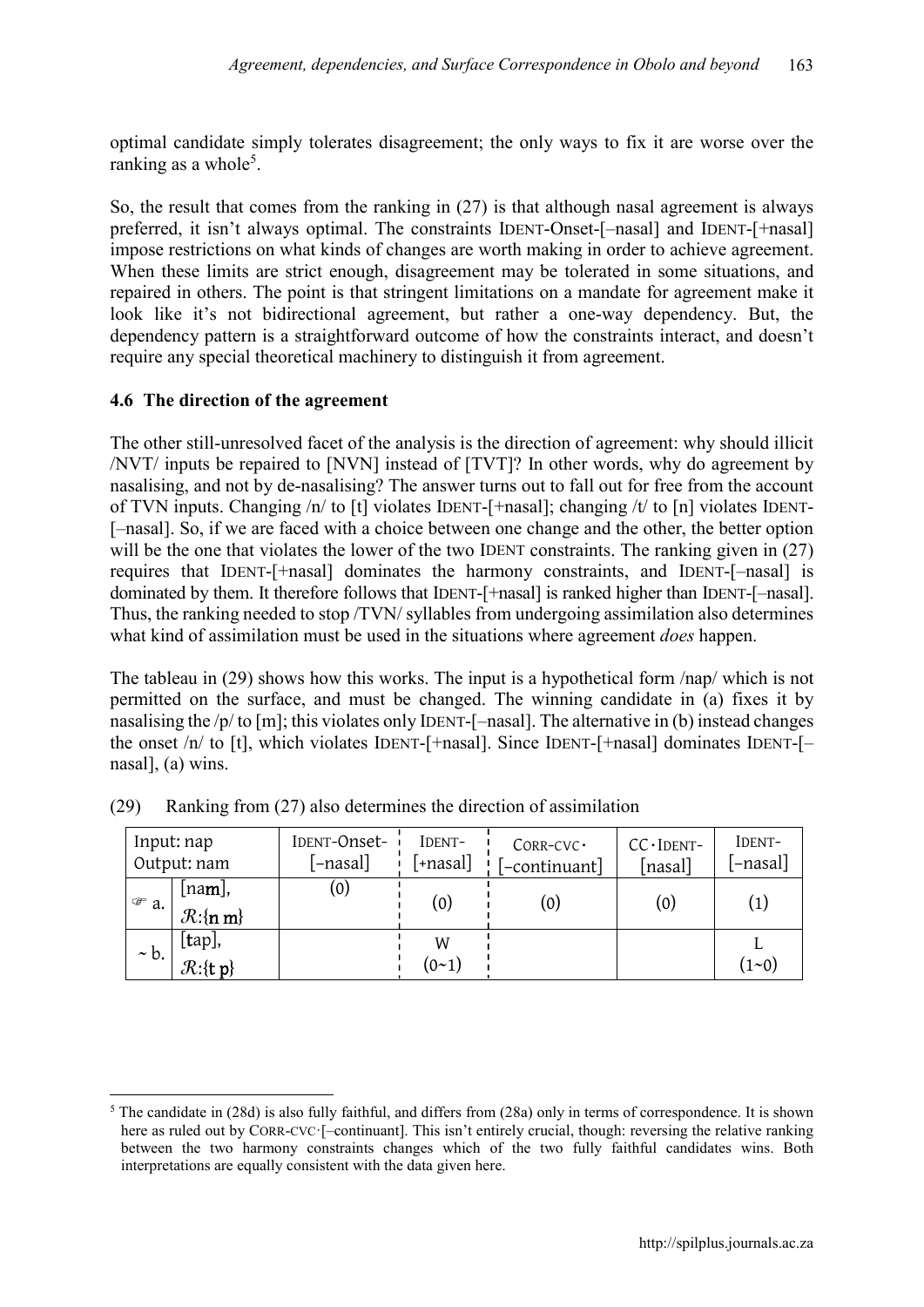## **5. Why a local spreading analysis doesn't work**

The account proposed above requires the theoretical machinery of Surface Correspondence. Those who are wont to invoke Occam's Razor might argue that this is undesirable, since an alternative analysis based on local spreading doesn't require this elaboration of the theory of phonology.

The correspondence machinery used here doesn't otherwise appear to be necessary to explain Obolo, but it *is* independently motivated by assimilation *and* dissimilation patterns in other languages. It is also warranted for this case, because a simple spreading account simply doesn't get the facts right, as this section will show.

For a spreading-based analysis of Obolo, instead of using two correspondence constraints (CC·IDENT and CORR), we would have a single constraint that favours spreading, like the one in (30) (modelled after Walker 1998).

| (30) | $SPREAD-R([+nasal], \sigma)$ : 'Spread [+nasal] rightward within the syllable'                |
|------|-----------------------------------------------------------------------------------------------|
|      | <i>Dfn</i> : For each distinct pair of two output segments, $X \& Y$ , assign a violation if: |

| a.           | X & Y are in the same syllable, $\sigma$                          | and |
|--------------|-------------------------------------------------------------------|-----|
| b.           | X precedes Y,                                                     | and |
| $\mathbf{c}$ | X is associated to an instance, $F$ , of the feature $[+nasal]$ , | and |

d.  $Y$  is not associated to F (i.e. to the same instance of  $[+$ nasal])

A spreading constraint like this can correctly derive the ban on [NVT] syllables, in more or less the same way as the Surface Correspondence approach. If [+nasal] features must spread to the right edge of any syllable they are in, then inputs like /nap/ will be turned into [nãm], as in (31). The winning candidate in (a) spreads [+nasal] from the  $/n/$  to both the following  $/a/$ , and the coda /p/, and each successive increment of spreading reduces the number of SPREAD-R violations incurred, as the [+nasal] feature gets closer to the right edge of the syllable. (The candidate in (d) also satisfies SPREAD-R by removing the misaligned [+nasal] feature, but this is eliminated by having IDENT-[+nasal] dominating IDENT-[–nasal], just as in the Surface Correspondence analysis.)

| Input: nap<br>Output: nãm |                                                  | IDENT-[+nasal]<br>$SPREAD-R([+nasal], \sigma)$ |                | IDENT-[-nasal] |  |
|---------------------------|--------------------------------------------------|------------------------------------------------|----------------|----------------|--|
| $\mathcal{F}$ a.          | $[n \tilde{a} m]$<br>$\lceil +N \rceil$          | (0)                                            | (0)            | (2)            |  |
| $\sim b$ .                | [n a p]<br>$\lceil +N \rceil$ $\lceil -N \rceil$ |                                                | W<br>$(0 - 2)$ | (2~0)          |  |
| $\sim$ C.                 | $[n \tilde{a} p]$<br>$[+N]$ $[-N]$               |                                                | W<br>$(0-1)$   | $(2-1)$        |  |
| $\sim d$ .                | [t a p]<br>$-N$                                  | W<br>(0~1)                                     |                | $(2 \sim 0)$   |  |

| (31) | Rightward local spreading can turn /nap/ into [nam] |  |
|------|-----------------------------------------------------|--|
|      |                                                     |  |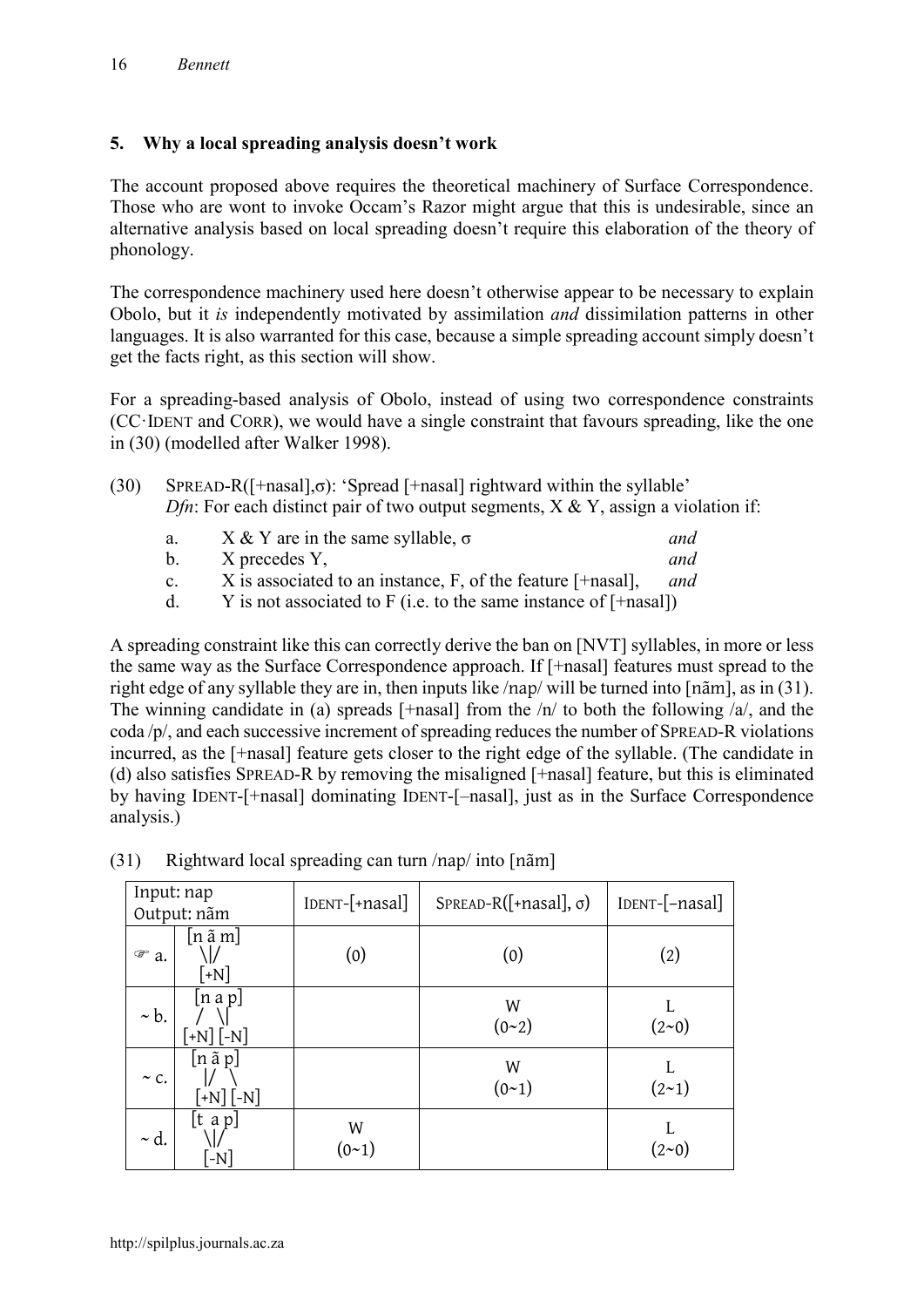Where the spreading analysis goes wrong is the treatment of open syllables. Primary descriptions of Obolo report that vowels get nasalised before a nasal consonant (Faraclas 1984:xix). But, they don't report nasalisation of vowels after a nasal consonant. This is illustrated in (32) (Faraclas 1982:72).

(32) [ $\tilde{a}$ mewa] 'many towns' (< / $\tilde{a}$ mà/ 'town' + /î-wa/ '3.sbj-exist') \*[ãmẽwa]; no nasalisation on the [e] that follows [m]

The spreading constraint predicts nasal spreading in open syllables, though, as illustrated by the tableau in (33): the data tells us we should get winners like (a), but SPREAD-R( $[\text{+nasal}]$ , $\sigma$ ) favours the loser (b) instead (marked with a frowning face because the ranking predicts that it wins, even though it shouldn't).

| Input: ama        |                                                               | [DENT-[+nasal]    | $SPREAD-R([+nasal], \sigma)$ | $\text{IDENT}$ - $\text{-}$ nasal |
|-------------------|---------------------------------------------------------------|-------------------|------------------------------|-----------------------------------|
| ั‴) a.            | $[\tilde{a}$ . m <b>a</b> ]<br>$[+N][+N][-N]$                 | $\left( 0\right)$ |                              | (0)                               |
| $\circledcirc$ b. | $[\tilde{\mathrm{a}},\mathrm{m}\,\tilde{\mathrm{a}}]$<br>$+N$ |                   | $(1 - 0)$                    | W<br>(0 <sub>1</sub> )            |

(33) SPREAD-R( $[\text{+nasal}], \sigma$ ) predicts nasalisation of post-nasal vowels

The point here is that while a spreading analysis is very intuitive, and at first glance even seems to fit the data, it's actually wrong. The distribution of nasality that we find in Obolo doesn't follow from incremental local spreading; it necessitates a long-distance interaction between the consonants, as the Surface Correspondence theory posits.

## **6. Conclusion and extensions**

## **6.1 Summary and conclusions**

The aim of this paper has been to show how the Surface Correspondence theory analyses a pattern of nasal agreement found in Obolo, and to show that the one-way 'dependency' aspect of this agreement can still be explained in essentially the same way as other cases of consonant harmony. The generalisation that disagreement *is* permitted on the surface falls out as a natural consequence of different restrictions on how assimilation can operate. If the featural 'direction' of assimilation is restricted (assimilation can't change underlying [+nasal] consonants), and the position it can apply to is also restricted (onsets do not assimilate), the result is a system where agreement is applied in some forms, while other disagreeing forms are unfixable and thus emerge faithfully.

Agreement patterns like the one seen in Obolo are often extremely subtle, and don't leap out as obvious examples of long-distance consonant harmony. In the Obolo case specifically, this is because there are no visible alternations: because the interacting consonants are not very far apart; because agreement between them isn't enforced in all cases; and because when they do agree, it affects the intervening material. In short, then, Obolo is very much a *non*-canonical example of long-distance consonant agreement. The fact that it follows from the Surface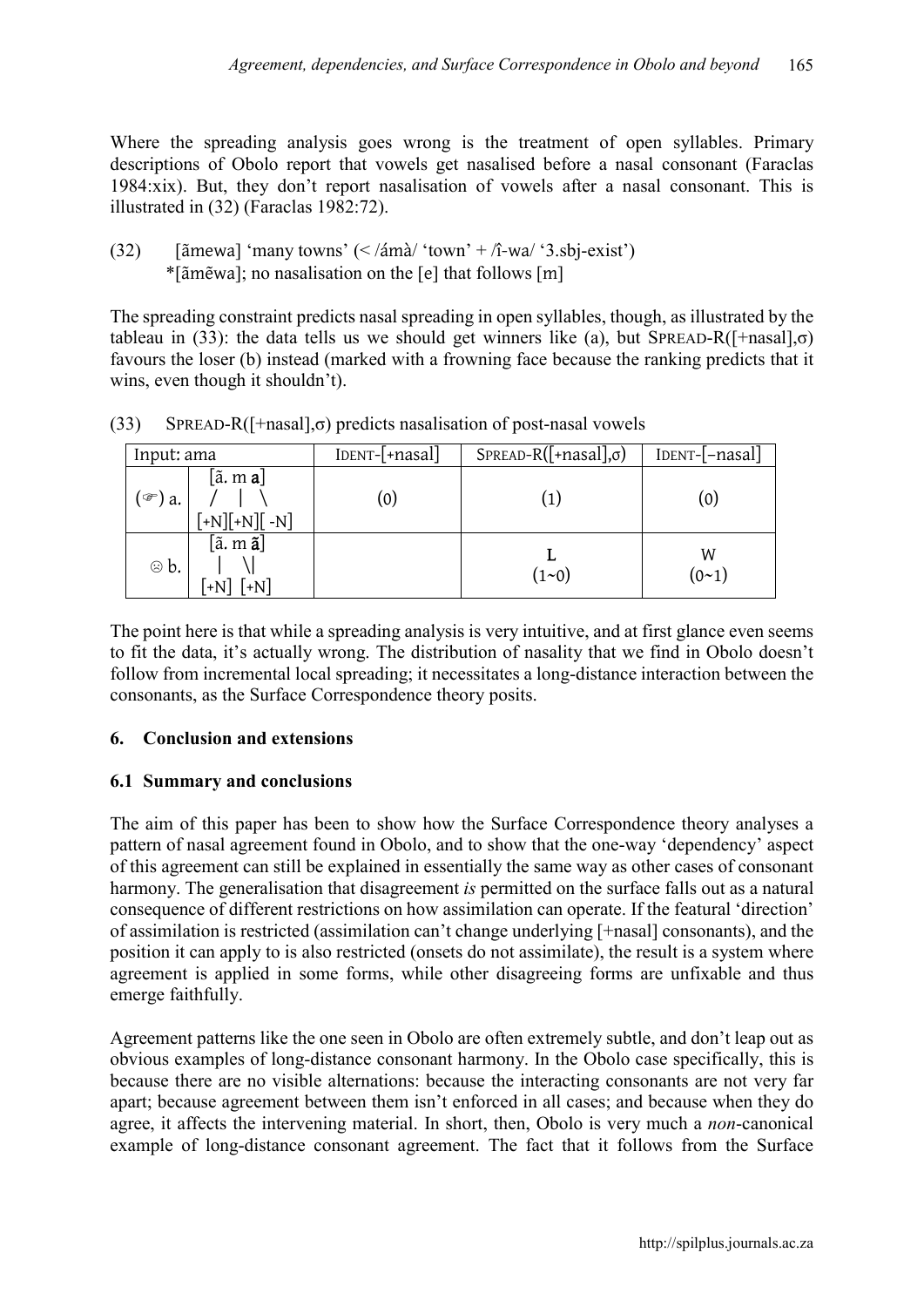Correspondence theory anyway shows that the theory has broader explanatory adequacy than previous work envisioned. Additionally, a conventional diagnostic for correspondence-driven phenomena is lack of an effect on intervening material. The present analysis illustrates that this diagnostic is not sufficient: the same theory of correspondence also extends naturally to cases where agreement between non-adjacent segments *does* affect intervening material.

## **6.2 Generalising to other cases: an example from Afrikaans**

The account of the agreement dependency in Obolo can be straightforwardly extended to some other languages with agreement dependencies. As an example, let us consider voicing patterns in Afrikaans, as documented by Coetzee (2014). Coetzee reports that CVC roots may not have a contrastively [–voice] consonant in initial position and a contrastively [+voice] one in final position. That is, words like [tad] are impossible; they are a gap in the lexicon, and speakers avoid positing /TVD/ underlying forms for nonce forms consistent with this interpretation.

The Afrikaans voicing pattern is a dependency, in much the same way as what we find in Obolo. The generalisation is that if the second consonant in a CVC root is voiced, then the first one is also voiced<sup>6</sup>. This is an implication, like in Obolo: a particular (and marked) feature is permitted in non-initial position only if it is also present in initial position. Similar implicational patterns are also reported as morpheme structure constraints on roots in many other languages, involving other features; for a few examples, see aspirates and ejectives in Aymara (MacEachern 1999, Mackenzie 2009), laryngeally-marked obstruents in Zulu (Khumalo 1987), and coronal harmony in Pengo (Arsenault 2012).

To see how the Surface Correspondence theory helps explain patterns like this, let us first consider the constraint ranking in (34). The effect of this ranking is positional neutralisation, in the sense of Lombardi (1999). Because \*[+voice] dominates general faithfulness for voicing, voicing is generally neutralised. However, voiced consonants in root-initial position are protected from this neutralisation by the positional faithfulness constraint IDENT-Initial-[+voice]. So, noninitial consonants neutralise to [–voice], but initial [+voice] consonants are permitted. The tableau in (35) illustrates this result. The winning candidate in (a) reduces only the non-initial /d/ to [t]; this avoids one violation of \*[+voice] (cf. b), while also still satisfying IDENT-Initial-  $[+voice] (cf. b).$ 

1

<sup>6</sup> There are a few other details to the Afrikaans pattern that I will not try to account for here. For one, CVC roots aren't always parsed as a single syllable. Final devoicing in Afrikaans means that /TVD/ roots would surface as [TVT] in some contexts (e.g. as singular nouns); the status of the second consonant as voiced is only evident when vowel-initial suffixes follow. I don't try to account for final devoicing; see Coetzee (2014) for details of how this was controlled for in diagnosing the restriction. Also, the generalisation holds only over roots that are CVC in shape; there are some CVCV roots that don't follow the same pattern. Finally, the dependency generalisation of interest here holds only over consonants where [±voice] is contrastive: CVC roots may combine a final voiced obstruent with an initial voiced sonorant, or with a voiceless obstruent that lacks a voiced counterpart (e.g.  $/x/$ , which has no counterpart  $\frac{x}{y}$ ).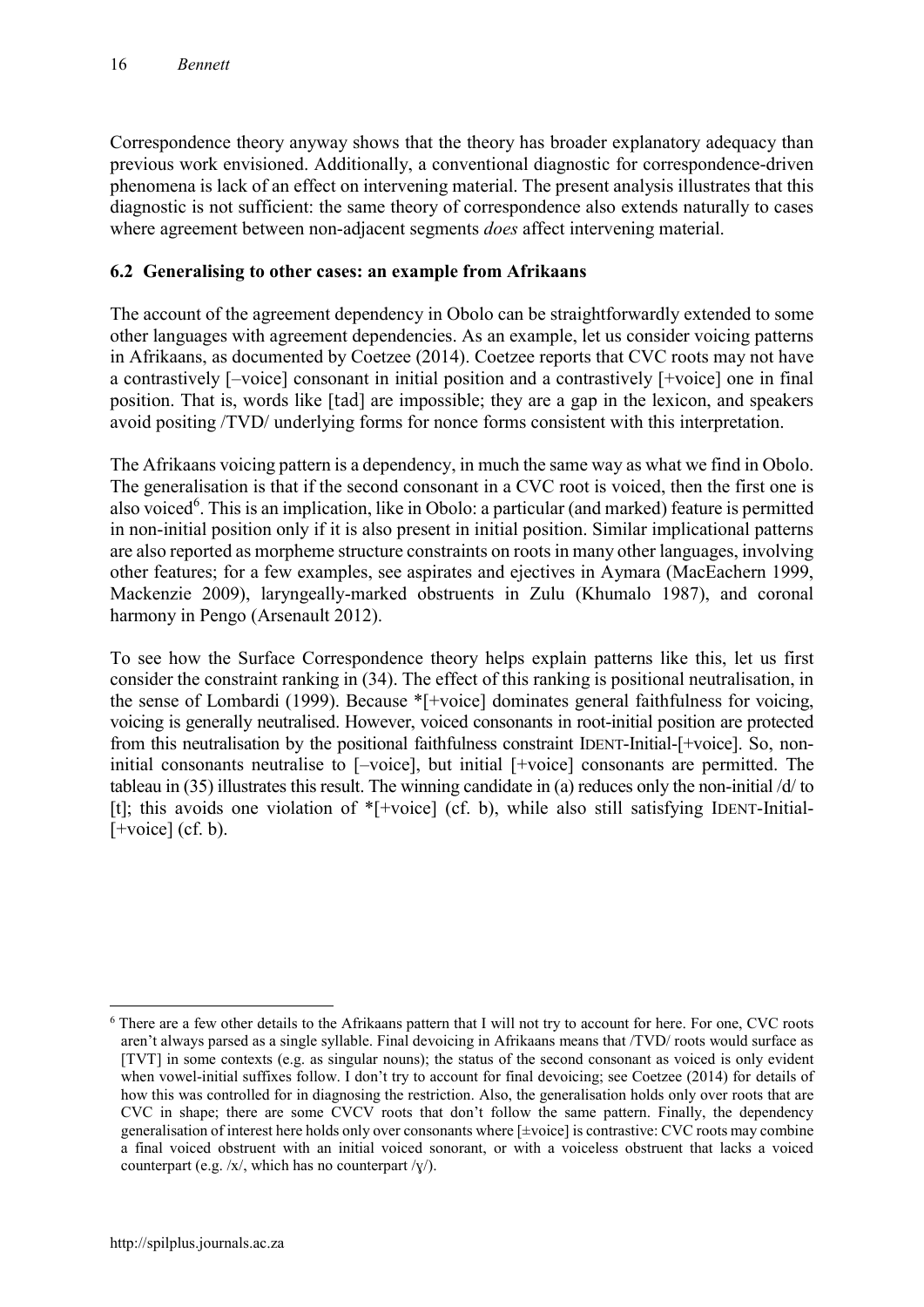(34) Positional neutralisation ranking: IDENT-Initial-[+voice] » \*[+voice] » IDENT-[+voice]



(35) Neutralisation for non-initial voiced consonants only

| Input: dad<br>Output: dat |     | IDENT-Initial-<br>$*$ [+voice]<br>$[+voice]$ |                | IDENT-<br>[+voice] |  |
|---------------------------|-----|----------------------------------------------|----------------|--------------------|--|
| ☞<br>a.                   | dat | (0)                                          |                |                    |  |
| $\sim b$ .                | dad |                                              | W<br>(1~2)     | $(1 - 0)$          |  |
| $\sim$ C.                 | tat | W<br>(0 <sub>1</sub> )                       | $(1\text{-}0)$ | W<br>(1~2)         |  |

 $(36)$  \*[+voice] can be overruled by agreement as well as faithfulness



The structure of the ranking is very much like the one we found in Obolo, and its consequences are accordingly similar. CC·IDENT-[voice] and CORR-CVC·[–sonorant] favour agreement among obstruents in voicing, just like how CORR-CVC·[–cont] and CC·IDENT-[nasal] favour nasal agreement among non-continuants in Obolo. Also like in Obolo, the undominated faithfulness constraints put limits on assimilation: agreement will not force initial [+voice] obstruents to devoice (the effect of IDENT-Initial-[+voice]), and will not force underlying voiceless consonants to become voiced (the effect of IDENT-[–voice]). This means that underlying /DVT/ inputs surface faithfully (37), tolerating disagreement rather than violating the limitations imposed by the undominated IDENT constraints – much like the TVN syllables in Obolo.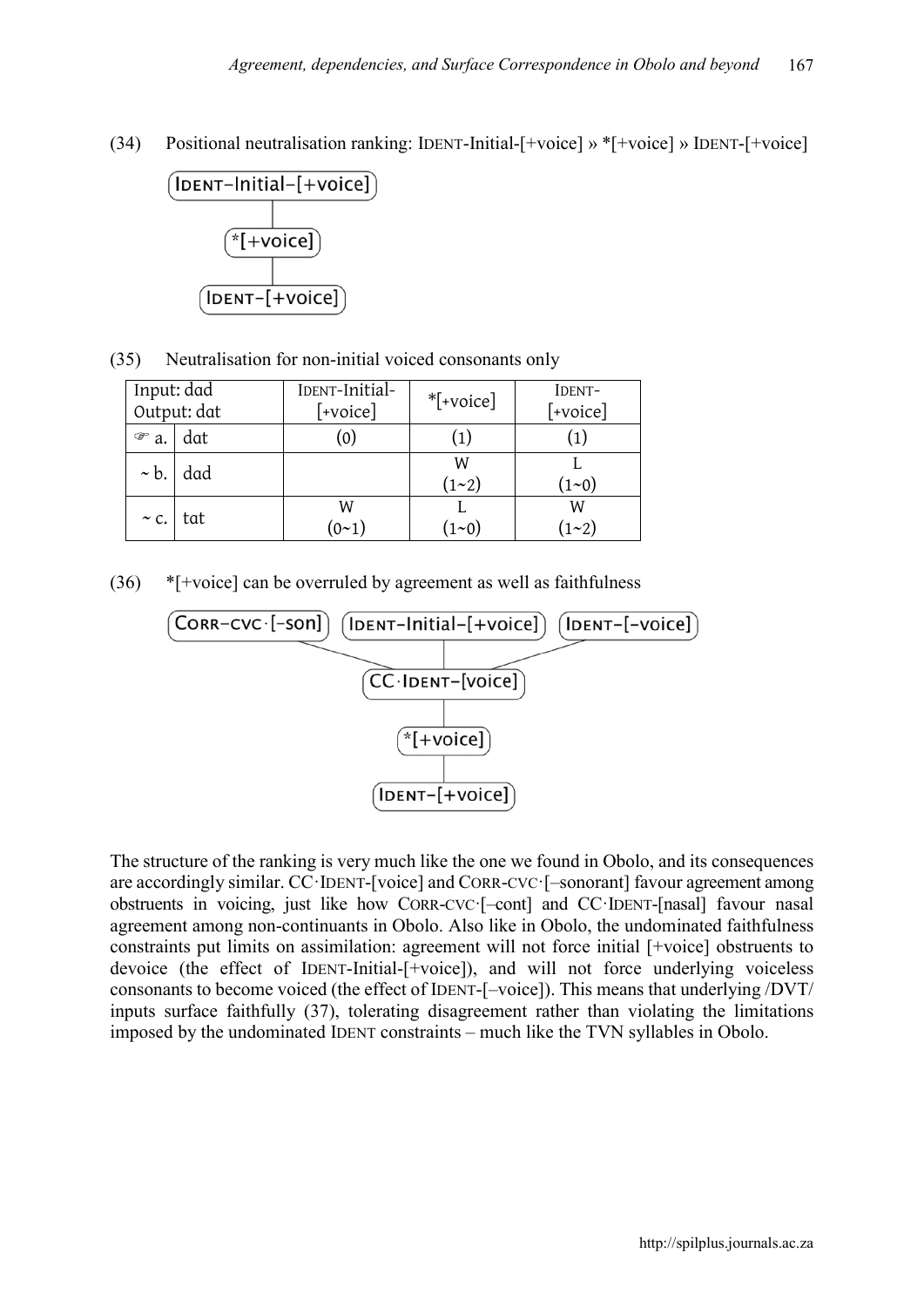|                  | Input: dat<br>Output: dat        | IDENT-Initial-<br>$[\lnot\text{voice}]$ | IDENT-<br>$-voice$ | CORR-CVC ·<br>[-sonorant] | $CC$ IDENT-<br>[voice] | $*$ [+voice] | IDENT-<br>$\lceil$ +voice] |
|------------------|----------------------------------|-----------------------------------------|--------------------|---------------------------|------------------------|--------------|----------------------------|
| $\mathcal{F}$ a. | [dat],<br>$\mathcal{R}:\{d\;t\}$ | (0)                                     | (0)                | (0)                       | (1)                    | (1)          | (0)                        |
| $\sim b$ .       | [dad],                           |                                         | W                  |                           |                        | W            |                            |
|                  | $\mathcal{R}:\{d\ d\}$           |                                         | $(0-1)$            |                           | $(1 - 0)$              | (1~2)        |                            |
|                  | $[\text{tat}]$ ,                 | W                                       |                    |                           |                        |              | W                          |
| $\sim$ C.        | $\mathcal{R}:\{t\}$              | $(0-1)$                                 |                    |                           | $(1 - 0)$              | $(1 - 0)$    | $(0-1)$                    |
|                  | $[dat]$ ,                        |                                         |                    | W                         |                        | e            |                            |
| $\sim d.$        | $\mathcal{R}:\{d\}\{t\}$         |                                         |                    | $(0-1)$                   | $(1 - 0)$              | $(1 - 1)$    |                            |

(37) No agreement enforced in /DVT/ inputs

What agreement *will* do, however, is override the general avoidance of [+voice] in non-initial positions. By locally over-ruling the effect of \*[+voice], the agreement constraint inhibits neutralisation when it would result in a disagreeing sequence. This is illustrated in (38).

(38) Agreement blocks neutralisation: non-initial /d/ is faithful when it follows another faithful /d/ in initial position

| Input: dadə<br>Output: dada |                                                 | IDENT-Initial-<br>$[+voice]$ | IDENT-<br>$\lbrack -\text{voice} \rbrack$ | CORR-CVC ·<br>[-sonorant] | $CC$ IDENT-<br>[voice] | *[+voice] | IDENT-<br>[+voice] |
|-----------------------------|-------------------------------------------------|------------------------------|-------------------------------------------|---------------------------|------------------------|-----------|--------------------|
| $\mathcal{P}$ a.            | $\overline{[d}$ adə],<br>$\mathcal{R}:\{d\ d\}$ | (0)                          | (0)                                       | (0)                       | (0)                    | (2)       | (0)                |
| $\sim b$ .                  | $[data]$ ,                                      |                              |                                           |                           | W                      |           | W                  |
|                             | $\mathcal{R}:\{d\;t\}$                          |                              |                                           |                           | $(0-1)$                | $(2-1)$   | $(0-1)$            |
|                             | $[data]$ ,                                      |                              |                                           | W                         |                        |           | W                  |
| $\sim$ C.                   | $\mathcal{R}:\{d\}\{t\}$                        |                              |                                           | (0~1)                     |                        | $(2-1)$   | (0 <sub>1</sub> )  |
| $\sim d.$                   | $[{\text{tata}}],$                              | W                            |                                           |                           |                        |           | W                  |
|                             | $\mathcal{R}:\{\mathbf{t}\}$                    | $(0-1)$                      |                                           |                           |                        | (2~0)     | (0~2)              |

The winning candidate in (38a) above has two voiced consonants, and retains both; the noninitial /d/ does not devoice to [t] as would otherwise be expected. The reason is that this reduction leads to an agreement problem: the resulting [d…t] sequence either violates CC·IDENT-[voice], or violates CORR-CVC·[–sonorant]. A further option would be to have devoicing "feed" agreement, leading to a [t…t] sequence like (d), but this is ruled out by initial faithfulness. The outcome, then, is that positional neutralisation fails in precisely that situation where the result would violate agreement. This leads to exactly the sort of dependency we observe: the second consonant can be voiced only if the first consonant is also voiced. Without having this agreement, there is no impetus not to devoice. In effect, the agreement constraints extend the protection of the [+voice] consonant in initial position to another [+voice] consonant later on. If the initial consonant is not voiced, though, the same ranking does produce neutralisation, as illustrated in (39) with a hypothetical input /tɑdə/.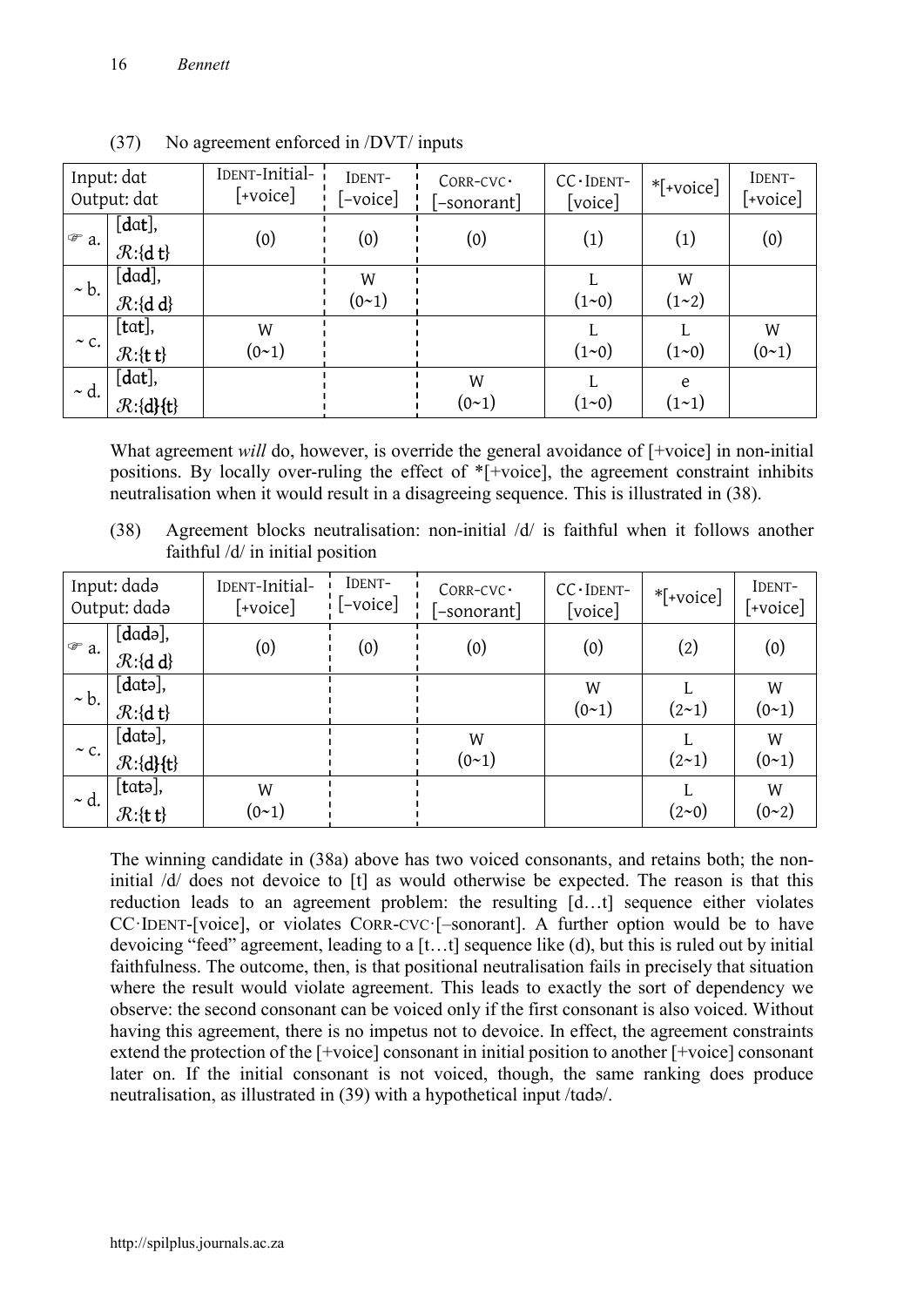| Input: tadə<br>Output: tata |                                                        | IDENT-Initial-<br>$[+voice]$ | IDENT-<br>$[-\text{voice}]$ | CORR-CVC ·<br>[-sonorant] | CC - IDENT-<br>[voice] | $*$ [+voice] | IDENT-<br>$[+voice]$ |
|-----------------------------|--------------------------------------------------------|------------------------------|-----------------------------|---------------------------|------------------------|--------------|----------------------|
| $\mathcal{F}$ a.            | $[{\text{tata}}],$<br>$\mathcal{R}:\{\mathbf{t}\}$     | (0)                          | (0)                         | (0)                       | (0)                    | (0)          | (1)                  |
| $\sim b$ .                  | [tadə],<br>$\mathcal{R}:\{t\}$                         |                              |                             |                           | W<br>(0 <sub>1</sub> ) | W<br>$(0-1)$ | $(1 - 0)$            |
| $\sim$ C.                   | [tadə],<br>$\mathcal{R}:\{t\}\{d\}$                    |                              |                             | W<br>$(0-1)$              |                        | W<br>$(0-1)$ | $(1 - 0)$            |
| $\sim d.$                   | [ <i>dad</i> <sub>0</sub> ],<br>$\mathcal{R}:\{d\ d\}$ |                              | W<br>(0~1)                  |                           |                        | W<br>(0~2)   | W<br>(0~2)           |

(39) Agreement does not protect [+voice] in /TVD/ inputs

The analysis sketched out here admittedly doesn't capture all the details of the Afrikaans pattern, but it does derive the right kind of dependency effect. The ranking from (36) permits a non-initial voiced consonant only when the initial consonant is also voiced. The agreement isn't observed as an active pattern: neither /DVT/ nor /TVD/ inputs surface with assimilation for [+voice]. Instead, the role the agreement constraints play in the system is much more subtle: they stop the otherwise-systematic neutralisation of word-medial voiced obstruents in roots where this would lead to disagreement. The result is an implicational dependency: a medial consonant can be voiced if that means it agrees in voicing with the initial consonant where that contrast is normally licensed. This outcome is an emergent result of the kinds of constraints posited in the Surface Correspondence theory, and doesn't require any further stipulation about licensing of features or alignment. The point here is that the theory is applicable even to patterns that don't fit the traditional profile of long-distance consonant harmony.

## **Acknowledgements**

I owe thanks to Akin Akinlabi for valuable input on several previous iterations of this work, as well as to Alan Prince, Bruce Tesar, Sharon Rose, and Andries Coetzee for helpful discussion, and to audiences at SAMWOP-2 and the 2014 LSA annual meeting. An earlier version of portions of this analysis appears in Bennett (2013). Any errors are my own.

#### **References**

Aaron, U.E. 1996/1997a. The category of number in Obolo verbal morphology. *Journal of West African Languages* 26(1): 49-76.

Aaron, U.E. 1996/1997b. Grammaticization of the verb 'say' to future tense in Obolo. *Journal of West African Languages* 26(2): 87-93.

Ao, B. 1991. Kikongo nasal harmony and context-sensitive underspecification. *Linguistic Inquiry* 22(1): 193-196.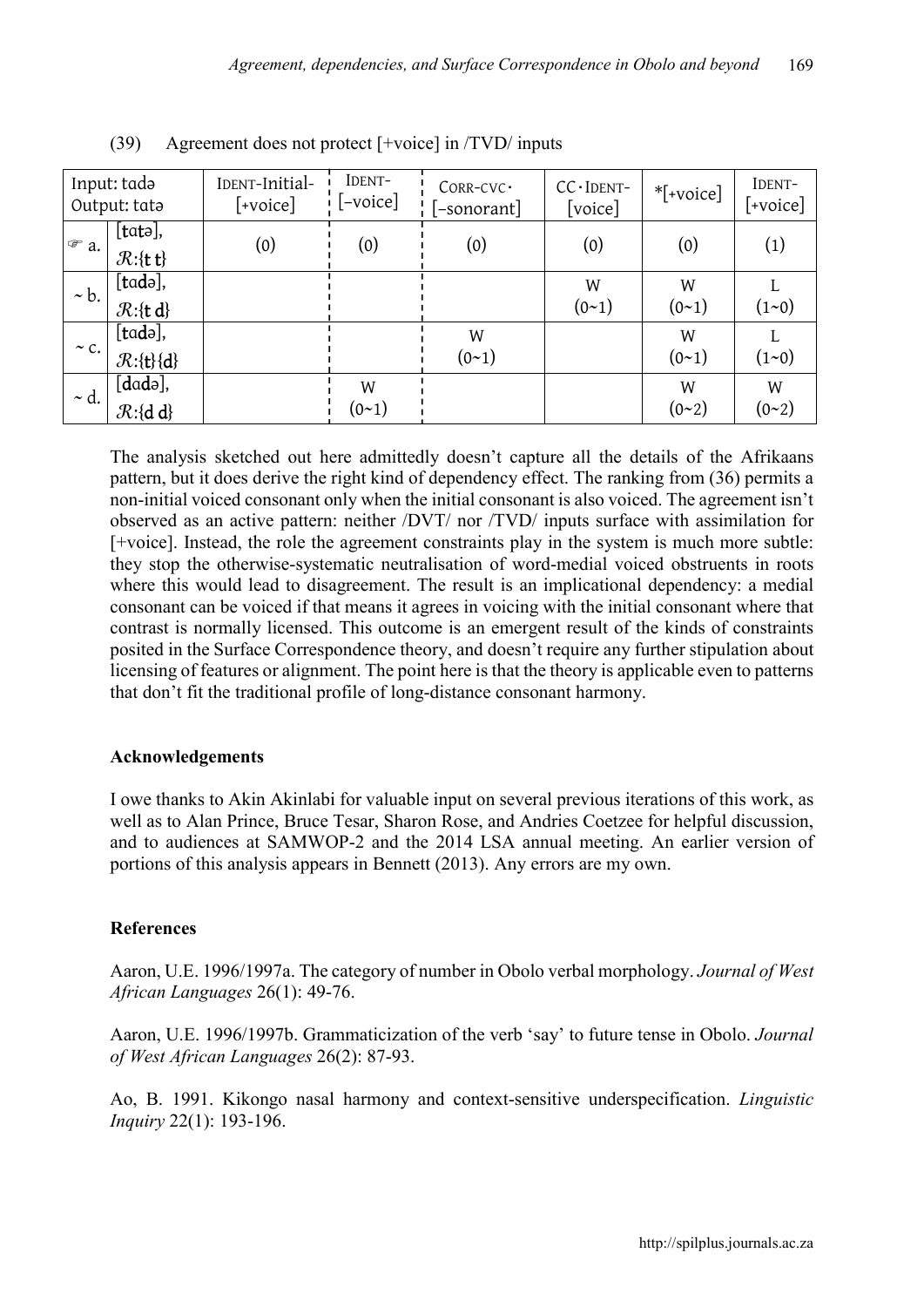Arsenault, P.E. 2012. Retroflex Consonant Harmony in South Asia. PhD thesis, University of Toronto.

Baković , E. 2000. Harmony, Dominance and Control. PhD thesis, Rutgers University, New ́ Brunswick, NJ.

Beckman, J.N. 1998. Positional Faithfulness. PhD thesis, University of Massachusetts, Amherst.

Bennett, Wm.G. 2013. Dissimilation, Consonant Harmony, and Surface Correspondence. PhD thesis, Rutgers University, New Brunswick, NJ.

Coetzee, A.W. 2014. [Grammatical change through lexical accumulation: Voicing cooccurrence](http://muse.jhu.edu/journals/language/v090/90.3.coetzee.html)  [restrictions in Afrikaans.](http://muse.jhu.edu/journals/language/v090/90.3.coetzee.html) *Language* 90(3): 693-721.

Faraclas, N. 1982. Elision and other morpheme boundary phenomena in the western dialects of Obolo. *The Journal of West African Languages* 12(2): 69-82.

Faraclas, N. 1984. *A grammar of Obolo*. Bloomington: Indiana University Linguistics Club.

Fivaz, D. and S. Shikomba. 1986. *A reference grammar of Oshindonga*. Windhoek: The Academy, Department of African Languages.

Gafos, A.I. 1999. *The articulatory basis of locality in phonology*. New York: Garland Publishing Inc.

Hansson, G.Ó. 2010a. *Consonant harmony: Long-distance interaction in phonology*. University of California Publications in Linguistics 145. Berkeley, CA: University of California Press.

Hansson, G.Ó. 2010b. Long-distance voicing assimilation in Berber: Spreading and/or agreement? In M. Heijl (ed.) *Proceedings of the 2010 annual conference of the Canadian Linguistic Association*. Montréal: Canadian Linguistic Association. Available online: [http://homes.chass.utoronto.ca/~cla-acl/actes2010/CLA2010\\_Hansson.pdf](http://homes.chass.utoronto.ca/~cla-acl/actes2010/CLA2010_Hansson.pdf) (Accessed 4 September 2014).

Khumalo, J.S.M. 1987. An Autosegmental Account of Zulu Phonology. PhD thesis, University of the Witwatersrand.

Kimenyi, A. 1979. *Studies in Kinyarwanda and Bantu phonology*. Alberta, Canada: Linguistic Research Inc.

Lombardi, L. 1999. Positional faithfulness and voicing assimilation in Optimality Theory. *Natural Language and Linguistic Theory* 17(2): 267-302.

MacEachern, M. 1999. *Laryngeal co-occurrence restrictions*. New York: Garland Publishing Inc.